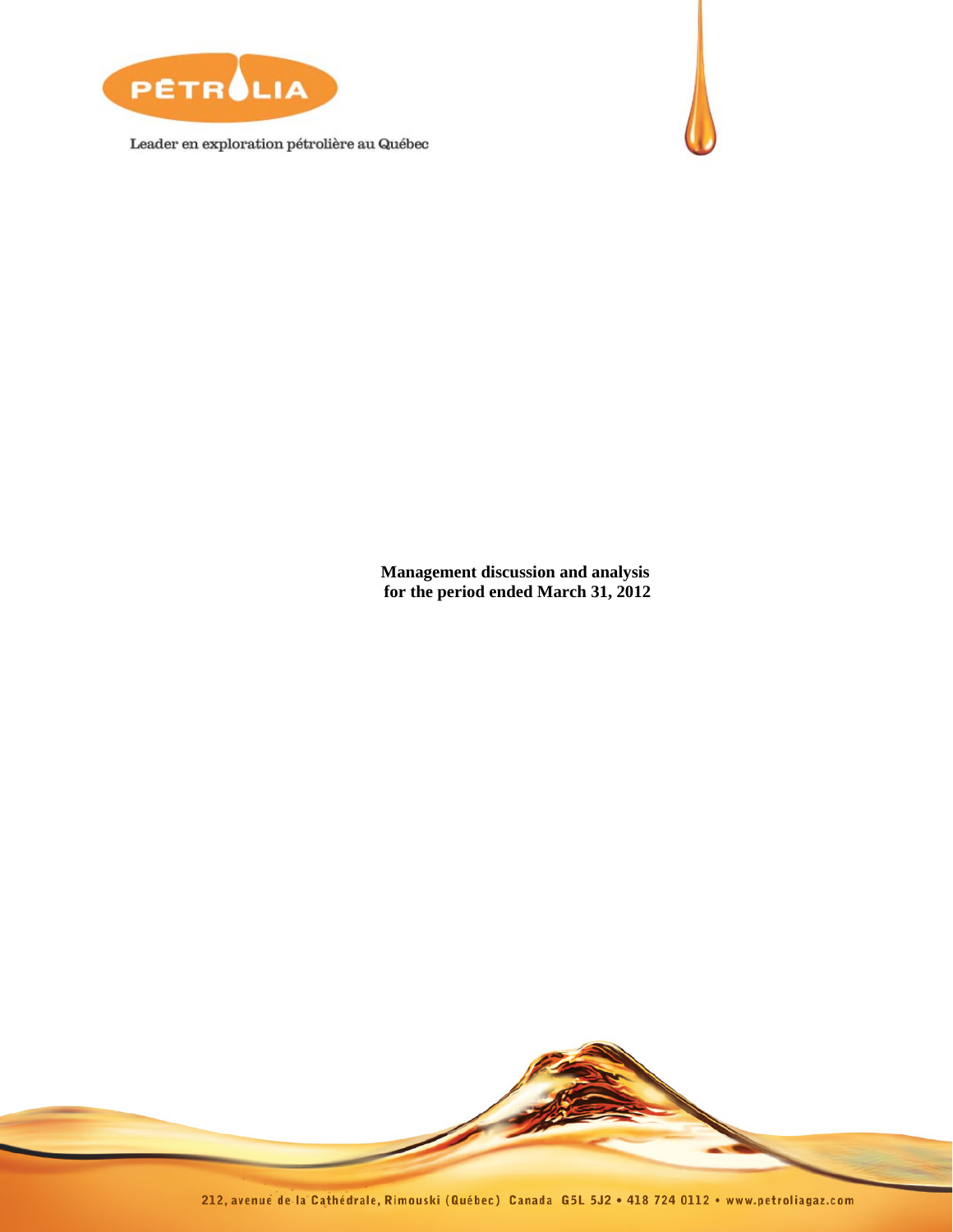# **INTERIM MANAGEMENT DISCUSSION AND ANALYSIS FOR THE SECOND QUARTER ENDED MARCH 31, 2012**

This interim management discussion and analysis (MD&A), approved by the Board of Directors, is an addition and supplement to the quarterly financial statements and should be read in conjunction with them and the audited financial statements for the fiscal years ended September 30, 2011 and 2010, and the annual management report when required.

This report presents the view of management on current Company activities and financial results as at March 31, 2012 and provides a preview of activities during the coming months.

The Company's reporting currency is Canadian dollars unless otherwise stated.

# **1. DATE**

This management report for the quarter ended March 31, 2012 is dated May 11, 2012.

# **2. INCORPORATION AND MISSION**

Incorporated under Part 1A of the Québec *Companies Act* and governed by the provisions of the Québec *Business Corporations Act*, Pétrolia is an oil and gas exploration company. It has been listed on the TSX Venture Exchange since February 16, 2005, under the symbol PEA.

The Company's oil and gas properties are at the exploration stage, and the Company's long-term profitability is tied in part to the cost and success of the exploration programs and subsequent development. The Company has not yet established whether its properties contain economically feasible reserves.

The Company's primary activities are the exploration and development of its oil and gas properties. To achieve its objectives, the Company forms partnerships with other industry stakeholders.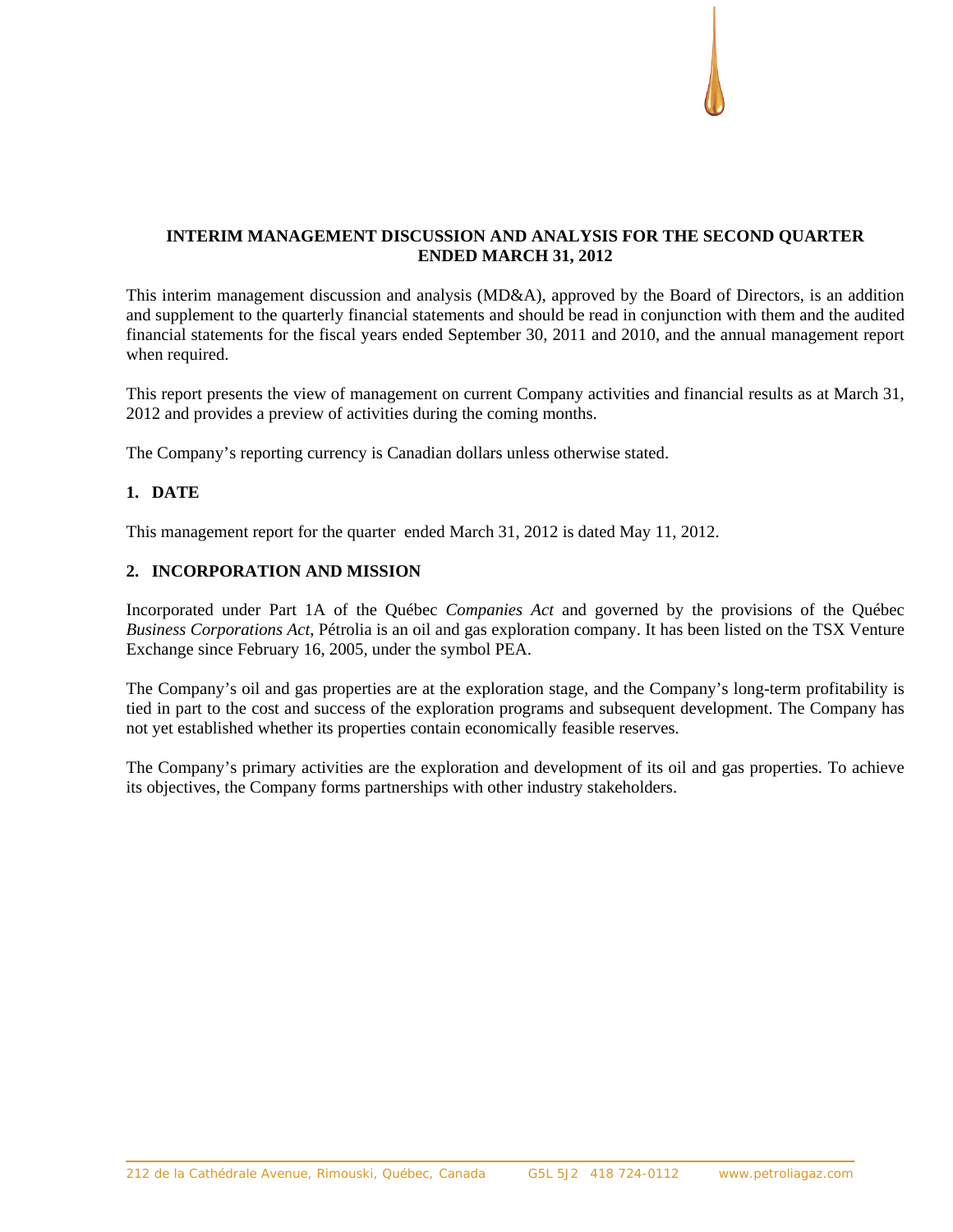# **3. FORWARD-LOOKING STATEMENTS**

Some of the statements made in this report may constitute "forward-looking statements." Such statements concern future events or future performance and comprise risks, uncertainty and other known and unknown factors that may cause the actual results of the Company to be materially different from any future results, performance or achievements express or implied by the forward-looking statements. Accordingly, a decision to invest in Pétrolia's shares should at no time be based on these forward-looking statements. Pétrolia disclaims all intentions or responsibilities with regard to updating these forward-looking statements.

# **4. HIGHLIGHTS OF THE SECOND QUARTER ENDED MARCH 31**

- Announcement of an increase in the production of the Haldimand No. 1 well following an injectivity test;
- Favourable comparison between the Macasty and Utica shales;
- Pétrolia ranks first among oil and gas companies listed on the TSX Venture Exchange;
- Québec Budget includes support for development of the province's oil potential;
- \$15.75 million in financing secured in April 2012 to cover the costs of drilling on the Haldimand and Bourque properties.

# **5. STRATEGY AND OUTLOOK**

The Company's objective is to discover oil resources and put them into production as quickly as possible, with the goal of becoming profitable. The Company continues to pursue this objective, bearing in mind personal safety as well as environmental and social considerations. Pétrolia achieves this objective by holding rights over promising licenses and signing agreements with partners with the necessary technical and financial expertise. The Company installs wells according to scientific and technical principles, and relies on best industry practices for its drilling activities. It pays special attention to local socioeconomic relations.

In February, the TSX Venture Exchange named Pétrolia a "2012 TSX Venture 50 company." Based on market capitalization, share price, trading volume and analyst coverage, Pétrolia ranked first among the 280 oil and gas companies listed on the Venture Exchange.

### **5.1 Financing**

In April 2012, Pétrolia announced it had reached an agreement with Investissement Québec under which the latter will purchase 7,042,254 units (the "Units") of the Company at \$1.42 per Unit for total gross proceeds of \$10,000,000. Each Unit is made up of one common share and one half warrant; each whole warrant allows the bearer to acquire one common share of the Company at a price of \$1.78 for a period of 36 months following the closing date.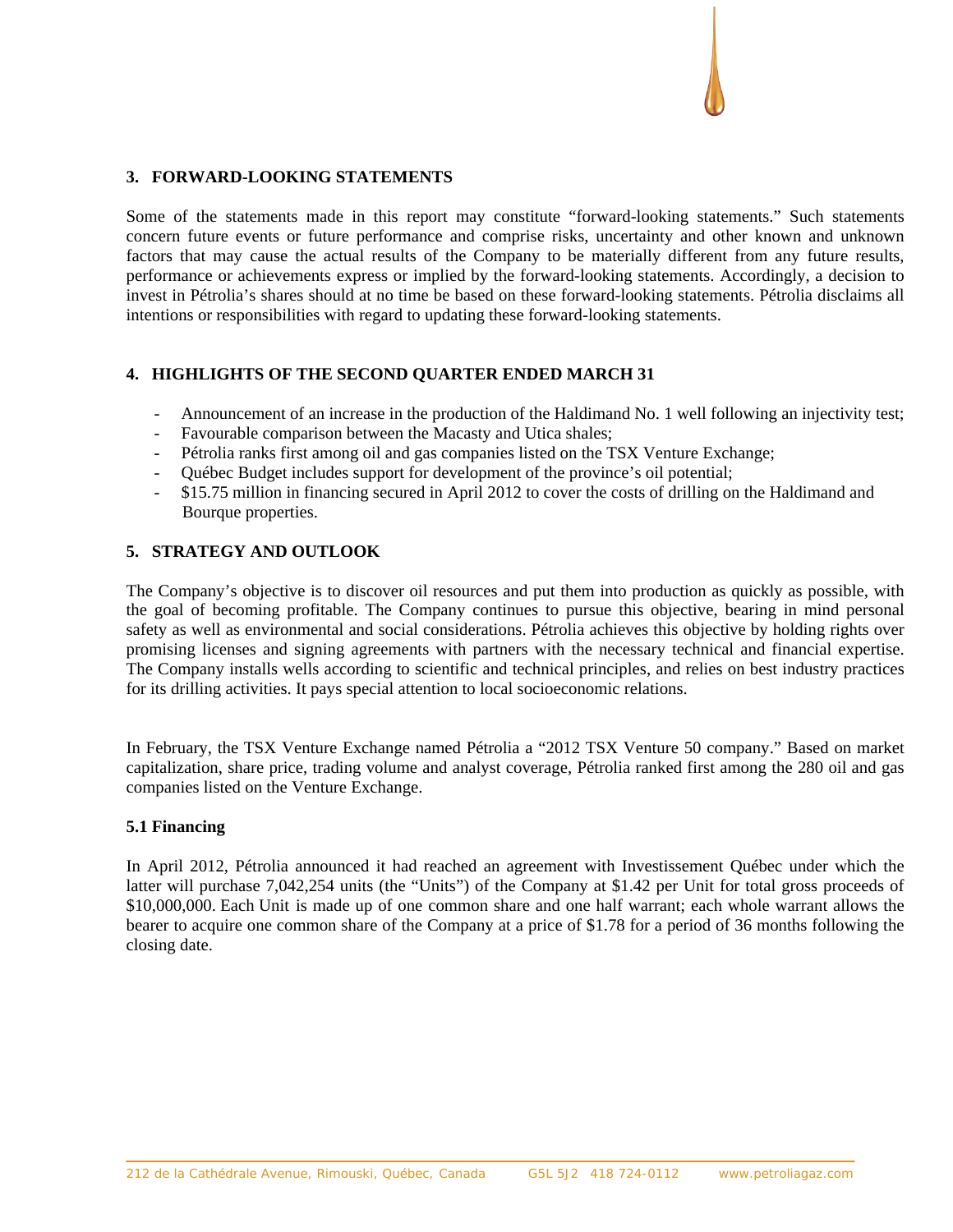

In addition to Investissement Québec's private placement, the Company announced an agreement with Laurentian Bank Securities Inc. and National Bank Financial Inc. (the "Underwriters"), under which the Underwriters agreed to purchase, on a bought deal private placement basis, 4,049,298 Units of the Company, at the same terms and conditions governing the Investissement Québec Private Placement, for total gross proceeds of \$5,750,000.

The total gross proceeds of these private placements is \$15.75 million and will be used mainly to finance well completions on the Haldimand and Bourque properties.

# **6. LICENSES AND PARTNERSHIPS**

Pétrolia holds licenses and interests in licenses covering a territory of approximately  $14,000 \text{ km}^2$ , as illustrated on the map below.

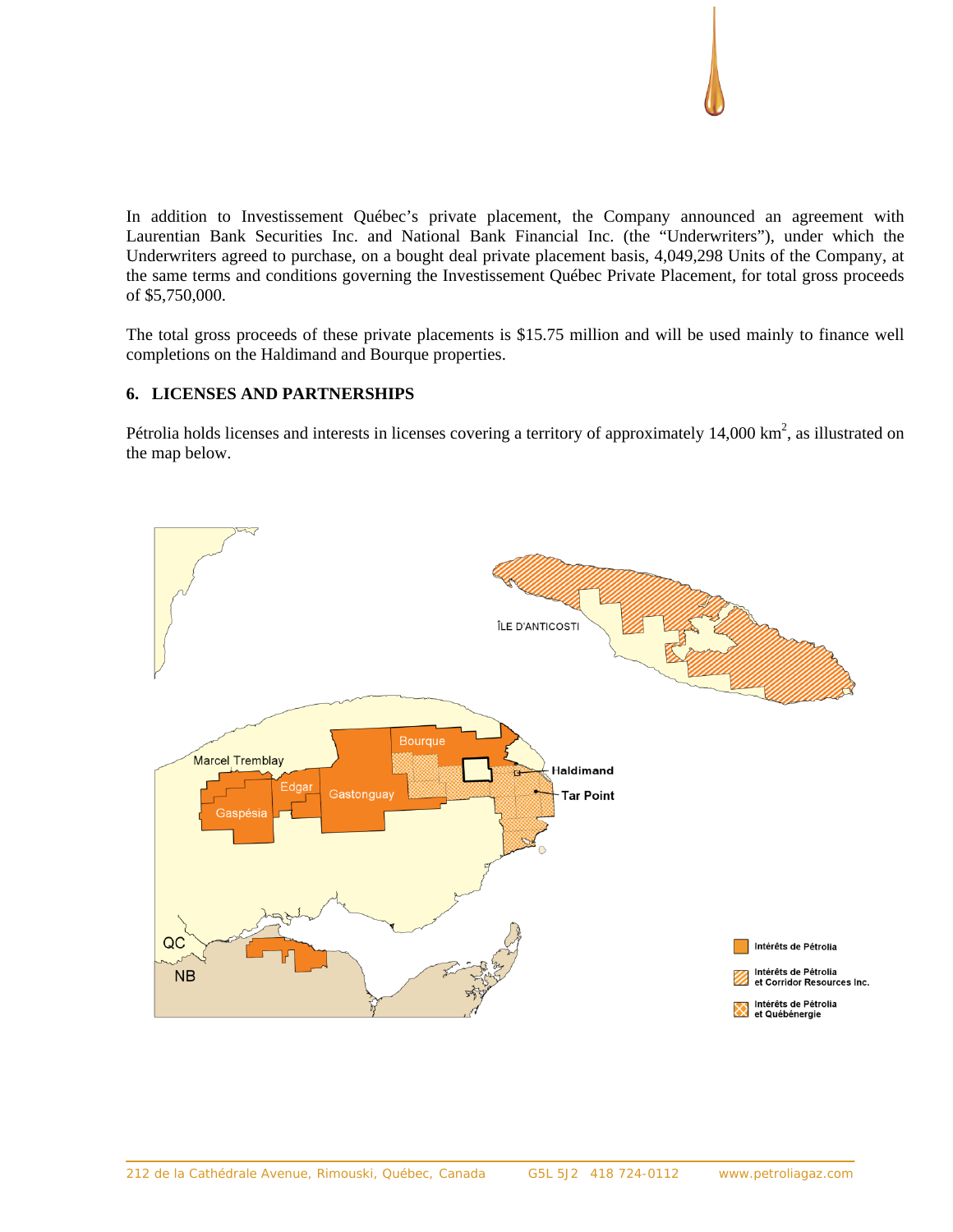## **6.1- Partnerships**

The map on the previous page also illustrates the territories covered by both partnership agreements entered into by Pétrolia:

- The first was concluded with Corridor Resources Inc. and concerns all licenses located on Anticosti Island. Pétrolia holds a 50% interest in 29 licenses, and a 25% interest in 6 licenses. Pétrolia is the operator for 23 licenses, and CRI owns the other interests and is the operator for 12 licenses.
- The second agreement covers a portion of the territory on the Gaspé peninsula (about  $2,500 \text{ km}^2$ ) where interest is shared equally with Québénergie Inc.

# **7. A DOMINANT POSITION**

In Québec, oil resources are found in the east of the province, in the Gaspé region, on Anticosti Island, and perhaps in the Gulf of St. Lawrence. Since it was founded in 2005, the Company has acquired licenses that cover more than 14,000 km<sup>2</sup>, mainly in the Gaspé region and on Anticosti Island. These licenses cover more than 70% of Québec's land petroleum potential, giving Pétrolia a dominant position in Québec in terms of petroleum exploration.

The Company may have appeared rash when it concentrated its efforts on searching for oil at a time when the industry was enthusiastic about shale gas. However, the rise in the price of oil and natural gas has made the Company's decision appear wise in hindsight. In fact, a number of companies active in the North American hydrocarbon exploration sector are now making the same choice.

# **8. PROPERTY AND WORKS**

# **8.1 Haldimand property**

The recoverable oil resources from the Haldimand deposit, near Gaspé, are estimated at 7.7 million barrels on 9 km² (best estimate by Sproule Associates Limited in June 2010). However, this figure may be higher since the geophysical data indicate that the structure extends beyond this area, in particular to the west.

# **8.1.1 Objectives**

In keeping with the Company's business strategy, putting the Haldimand deposit into production is the main priority. Drilling a horizontal well appears to be the best way to achieve this objective in the short term.

Identifying volumes in addition to those already estimated is the second objective. These additional volumes could be associated with an extension of the reservoir beyond the perimeter initially established in the estimate or with the discovery of new reservoirs.

### **8.1.2 Studies and projects**

As a result of these studies and analyses, the Company now has a better understanding of the Haldimand reservoir and its production mechanism. The reservoir appears to be made up of a network of natural fractures that ensure the free flow of oil. This is an important discovery that may allow for conventional exploitation, in other words, without having to resort to fracturing.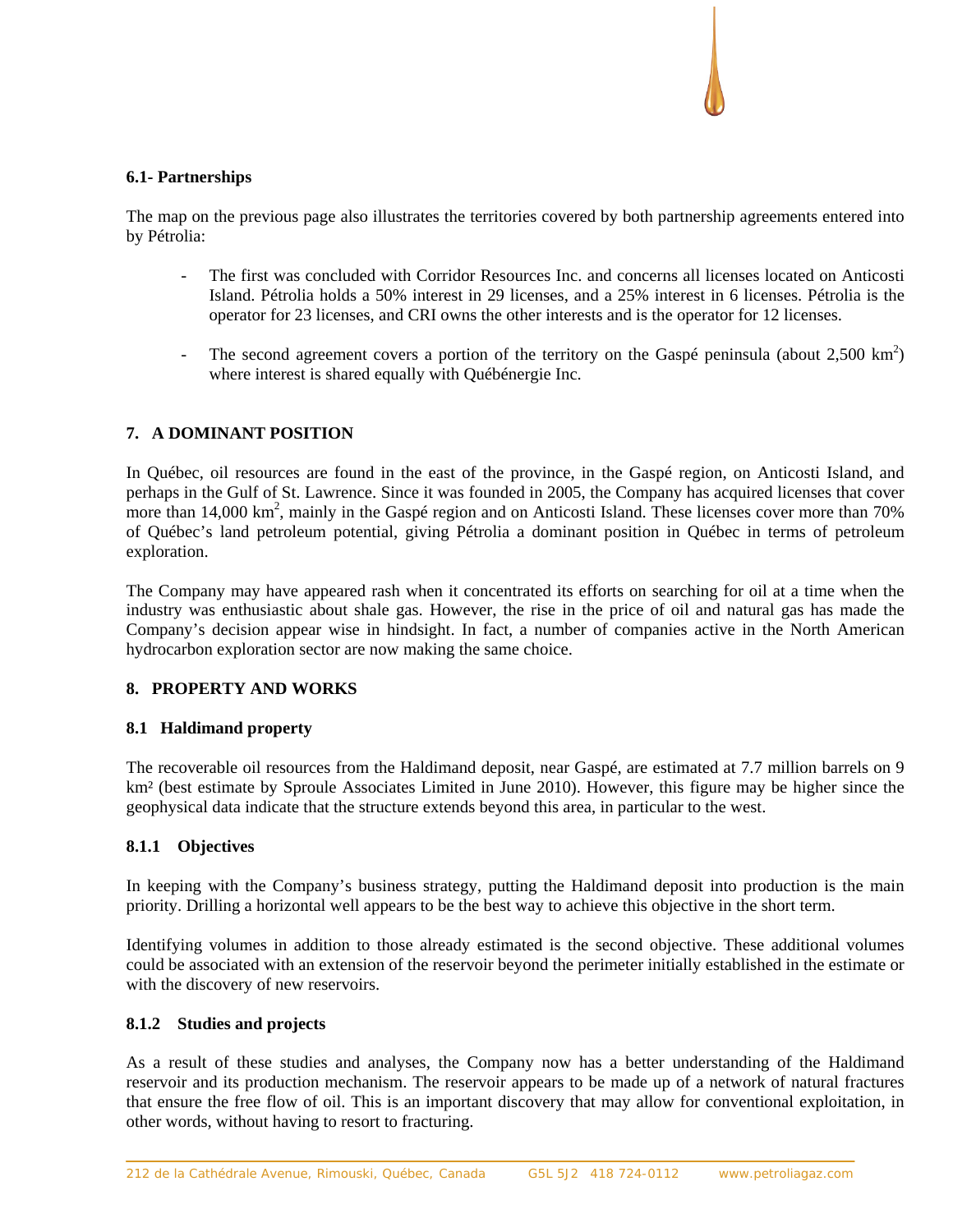The next well could confirm the hypothesis that traditional exploitation of the deposit would be profitable. In this case, Pétrolia could eliminate the use of hydraulic fracturing to exploit the deposit.



The following flowchart illustrates the planned work and potential decisions.

# **8.1.2.1 Studies**

Studies were conducted in the first quarter to understand the deposit's natural permeability mechanism. The distribution of hydrocarbons was also studied to identify the areas likely to be the most productive. These studies were intended to determine the trajectories of new directional wells in order to optimize the natural productive potential. The drilling of the next well should provide a better understanding of the scope of the Haldimand structure and confirm the resources.

The construction of the first version of a digital model of the deposit has now been completed. This model will be used to integrate the results of the next well on the structure and to plan future work.

### **8.1.2.2 Work**

The results of the injectivity test conducted in the previous quarter confirm the relevance of a third round of drilling on Haldimand.

Preparatory work for the drilling of a third well continued during the second quarter. Due to the lack of exploration activity in Québec, the Company had trouble finding an appropriate drilling rig. Pétrolia has contacted oil companies to establish the details of the drilling program and the equipment that will be required.

Under the agreement with Québénergie, the latter will assume most of Pétrolia's participation costs. A portion of the private financing announced in April 2012 will be used to cover the costs of this third round of drilling on Haldimand.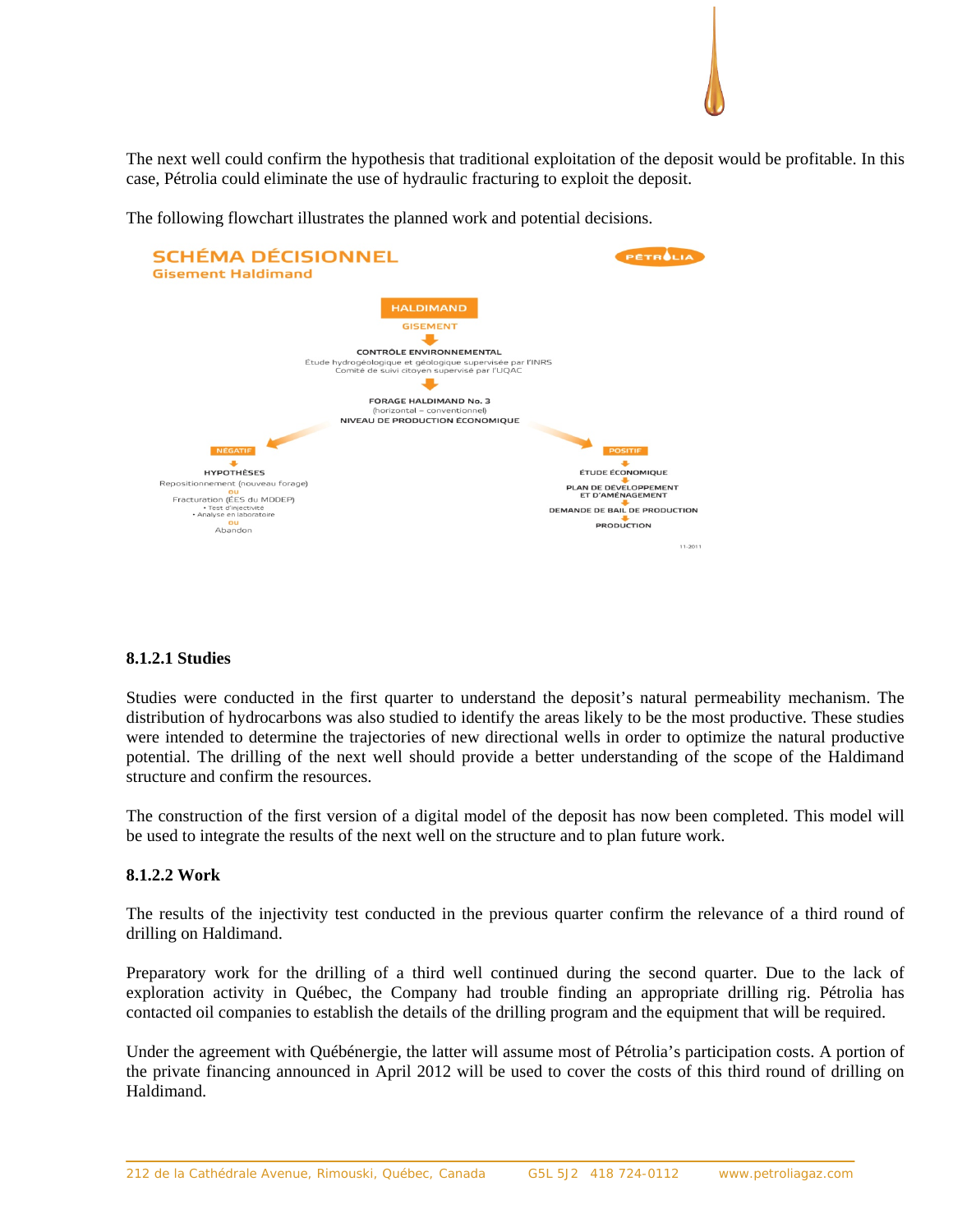# **8.1.3 Environmental studies and work**

Concurrently with these studies, the Company is developing a plan to acquire scientific and environmental monitoring information.

The Company is working with scientists from various Québec universities (INRS and UQAC) to learn how its work impacts the social and physical environment. Begun last quarter, this project will continue over the next five years.

As such, in fall 2011, the INRS undertook a hydrogeological assessment of the Haldimand peninsula and set up a monitoring mechanism for Petrolia's oil operations. Surface drilling was performed and water samples taken to construct a hydrogeological model of the peninsula. As the following table shows, the first phase work has progressed significantly since the program was launched:

| <b>Field activities</b>          | <b>Planned</b> | <b>Work Completed to</b><br><b>Date</b> | To Be<br><b>Completed</b> |  |
|----------------------------------|----------------|-----------------------------------------|---------------------------|--|
| 1. Drilling operations           | 17             |                                         | 4*                        |  |
| 2. Hydraulic tests               | 20             |                                         |                           |  |
| 3. Water samples and<br>analysis | 75             | 70                                      |                           |  |
| 4. Water table monitoring        |                |                                         |                           |  |

The INRS will be responsible for designing the plan and monitoring the work. The information and results from this survey and five-year monitoring plan will be released periodically.

Industry stakeholders were also invited to participate in this project, and liaisons with the latter are ensured by the UQAC *Chaire d'Éco-conseil*. More specifically, other than the training and publication aspects of its scientific research mission, the *Chaire d'éco-conseil* aims to promote dialogue from an environmentally responsible perspective between the various stakeholders interested in petroleum development. Also on the agenda is a regional forum on hydrocarbons.

Pétrolia is very proud of its innovative relationship with Québec's universities, established from the earliest stages of its activities, as well as the universities' collaboration with industry stakeholders.

### **8.2 Tar Point property**

Drilled in 2009 and located 15 kilometres southeast of the Haldimand wells, this well has bottomed out at 2,434 metres. It crosses the entire York River Formation as well as part of the Indian Cove Formation.

There were few signs of oil in the York River Formation but light crude was found during a production test on a fractured zone of the Indian Cove Formation.

### **8.2.1 Objectives**

The objective is to demonstrate the Indian Cove Formation's capacity for commercial oil production. Since signs of oil have been systematically observed in this formation, this area offers an interesting exploration opportunity in the Gaspé.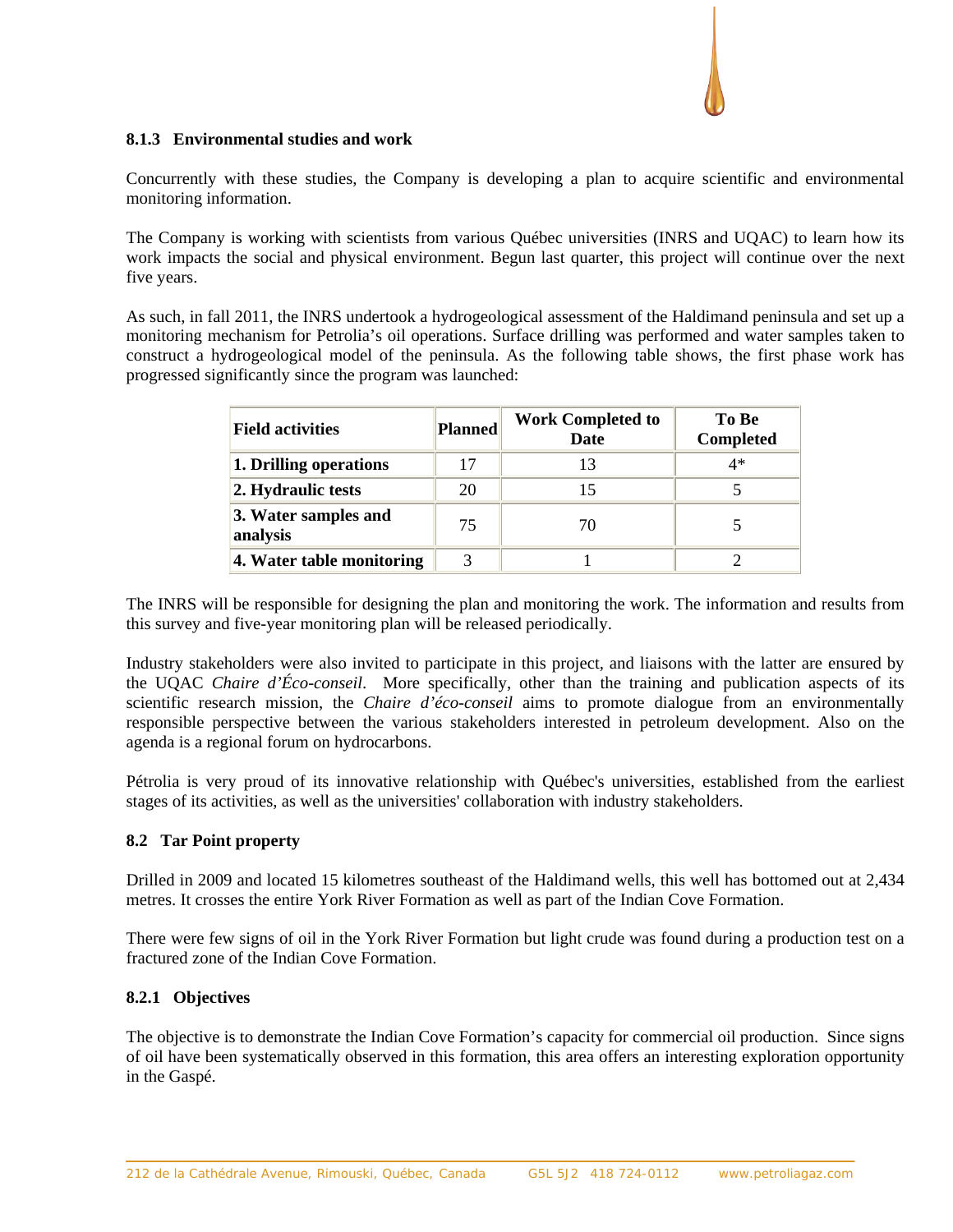### **8.2.2 Studies and projects**

The drilling results for Pétrolia-Tar Point No. 1 confirm Indian Cove's high hydrocarbon potential. Pétrolia is studying various ways to exploit the potential of this formation, which is a fractured reservoir. The results of the injectivity test conducted in the previous quarter have been analyzed.

### **8.3 Bourque property**

The Bourque project is very important to Pétrolia in view of the size of the potential discoveries and the interest that would be raised in the Company's other properties in the Gaspé region where similar geological conditions prevail. The targets in question are conventional in nature.

A 3-D seismic survey carried out by Pétrolia in 2008 suggests the presence of a reef complex in the West Point Formation, an older geological formation than York River. This type of trap can store considerable quantities of hydrocarbons. The first trap is a pinnacle reef, the same as the Leduc reef in Alberta, in which giant oilfields have been discovered, marking a turning point for oil and gas exploration in that province. The second structure is a barrier reef.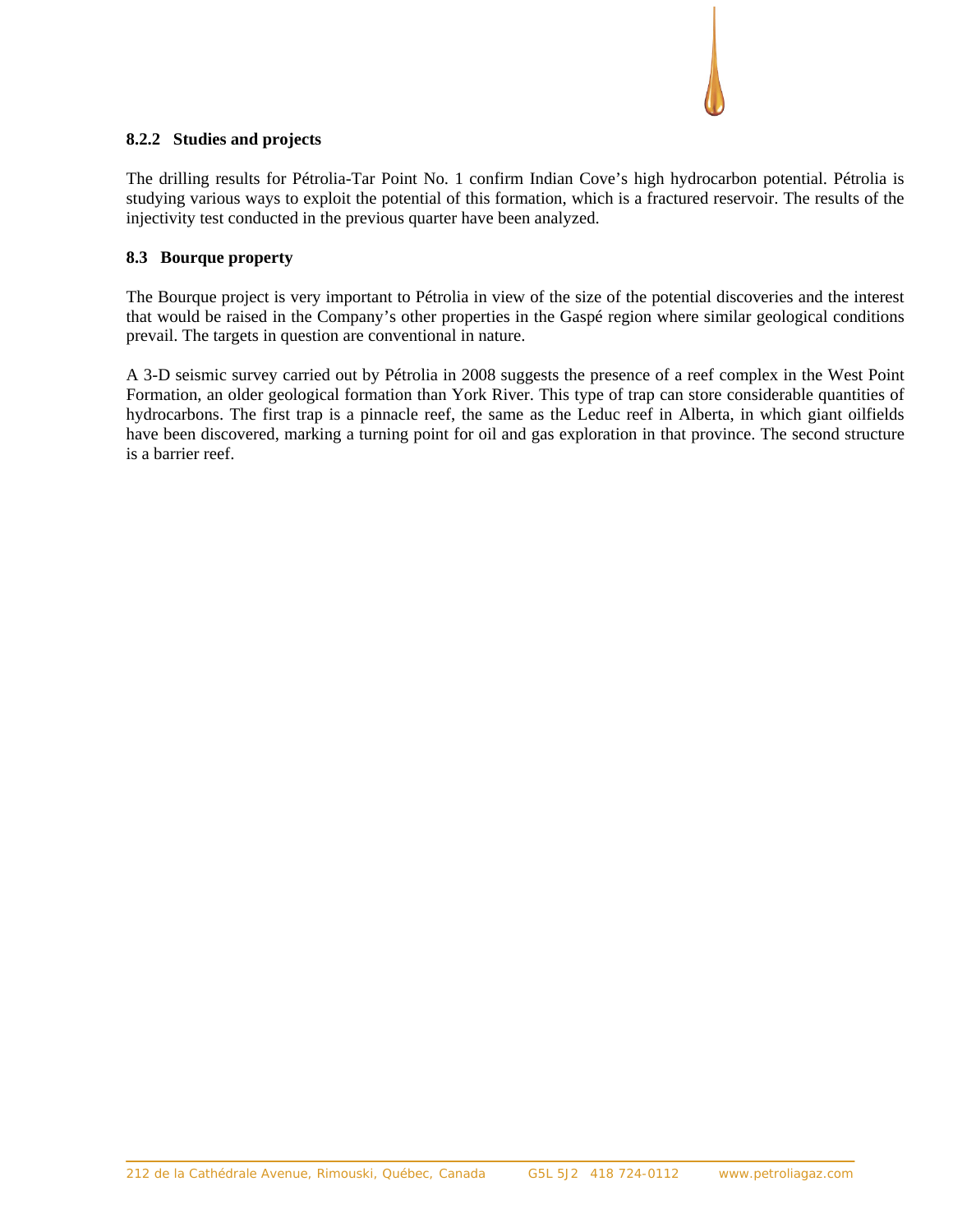## **8.3.1 Objectives**

Preparation for drilling has been completed. Target areas for two wells have been identified, and drilling programs have been submitted to the MRFN. These were still under study at the time of writing.

Located 70 km west of Gaspé City, the Bourque project offers an opportunity to discover a significant conventional deposit. The total depth of the targets ranges from 2,000 to 3,200 metres. This project is also likely to generate significant economic spinoffs associated with raw material processing in an economically depressed region.

### **8.3.2 Studies and projects**

The Bourque No. 1 and No. 2 drilling program was based on the recommendations of the supplemental impact study published by the New York State Department of Environmental Conservation. Under the new regulations, the Bourque property is a conventional reservoir, which means drilling can begin in the short term.

# **8.3.3 Search for partners**

The agreements reached with Investissement Québec and Underwriters Laurentian Bank Securities and National Bank Financial, described in 5.1, will finance the Company's drilling project.

# **8.4 Anticosti property**

Anticosti Island meets the four criteria sought in a petroleum system, namely a highly productive source rock favourable to the production of petroleum, a good quality reservoir, impermeable cap rock, and the presence of numerous large-scale traps. This vast territory offers a number of potential oil plays.

### **8.4.1 Shale oil**

The core sample extracted from the shale in summer 2010 at the Macasty Formation (Pétrolia Corridor Chaloupe No. 1 well) has created a new potential oil play on Anticosti Island. This formation is the lateral equivalent of the Utica shale wells in Ohio, which have garnered significant industry attention.

The analyses performed by a laboratory in Weatherford, Houston, and by Schlumberger Canada confirm that the Macasty shales contain considerable quantities of oil and that the formation has the characteristics required to develop this potential oil play, which is sparking attention all over the world.

On June 29, 2011, Pétrolia unveiled the estimate of the Macasty shale in-place oil reserves conducted by Sproule Associates Limited, a petroleum consulting firm based in Calgary. Sproule's best estimate for the total volume of initially-in-place oil in the Macasty shale (covered by licenses in which Pétrolia has an interest) is 30.9 billion barrels. There is a 10% probability that this volume is equal to or greater than 48.2 billion barrels (high estimate), and a 90% probability that it amounts to at least 19.8 billion barrels. The Company's interests cover more than  $6,000 \text{ km}^2$ .

Moreover, on December 1, 2011, Pétrolia revealed new test results suggesting that the Macasty shale is very similar to the Utica shale in Ohio, where several oil companies are active. These new tests were carried out by the laboratories of a major independent oil company recognized as an industry leader in shale oil and gas production and exploration. The results are more encouraging than those released by the partners on February 9,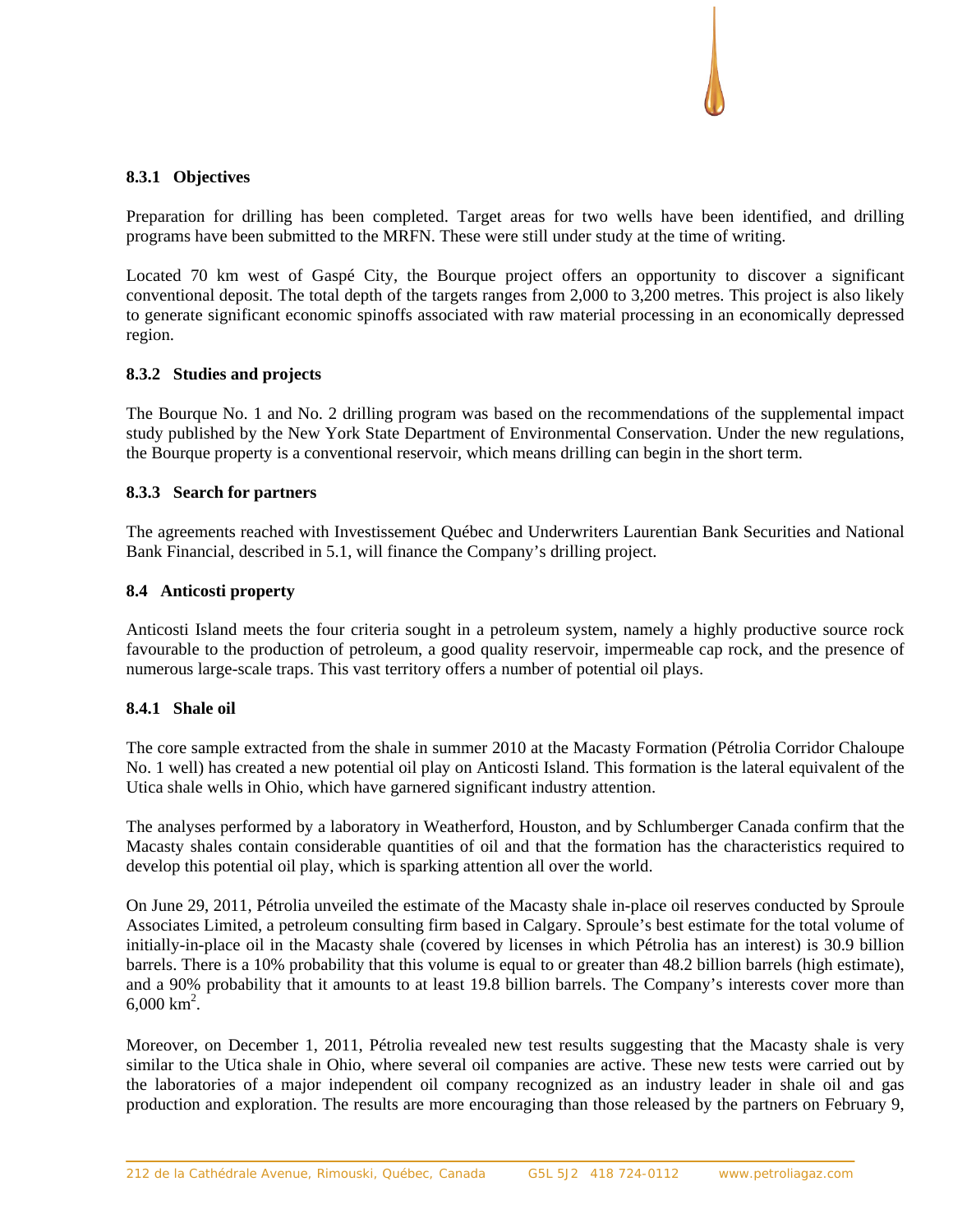

2011, and confirm the high oil and gas production potential of the Macasty Formation. The following table illustrates these results.

| Parameters           | Macasty shales                                                                         |
|----------------------|----------------------------------------------------------------------------------------|
|                      | Mineralogy (average %) quartz 35%, plagioclase 7%, carbonate 10%, clays 28%, other 20% |
| Total depth          | $40 \text{ m}$ (130 ft.)                                                               |
| Total porosity       | 2.4 to $5.1\%$ (average: $3.6\%$ )                                                     |
| Oil saturation       | 25.0 to 31.3% (average: 27.8%)                                                         |
| Gas saturation       | 37.5 to 45.9% (average: 40.9 %)                                                        |
| Water saturation     | 25.2 to 38.1% (average: 31.3%)                                                         |
| Permeability         | 197 to 739 nd (average: 479 nd)                                                        |
| Total organic carbon | 2.38 to 5.74 wt% (average: 4.34 wt %)                                                  |
| Thermal maturity     | 8.9 (% Ro) (calculated from Tmax)                                                      |
|                      |                                                                                        |

Lastly, a petrophysical study conducted in the second quarter showed that the Macasty shale compares favourably with the Utica shale in Ohio.

# **8.4.2 Conventional targets**

Conventional structural exploration has been carried out on the island since 1960 but to date has yielded no conclusive results.

Semi-conventional fault trough exploration was more recently conducted by Shell, Hydro-Québec and Corridor Resources Inc. This type of exploration, known in industry jargon as "sags," was very successful in the Appalachian Basin (Ontario and New York State). Although exploration by Pétrolia and Corridor in 2010 failed to meet expectations in terms of discoveries, it did confirm the existence of very high quality reservoirs associated with fault troughs (production of 5,000 barrels of salt water per day in the Pétrolia Saumon Corridor No. 1 well).

However, these opportunities are not a priority for the Company, which prefers to focus on developing the potential at Macasty.

### **8.4.3 Search for partners**

The exploration program on Anticosti Island, particularly with regard to the Macasty shales, is currently in the early stages. More work will be required to determine the potential for commercial recovery of shale resources before the development phase can be contemplated.

Developing Anticosti Island will require considerable capital. Finding partners with the requisite financial and technical resources is therefore a priority. Pétrolia is assessing its options in the best interests of its shareholders.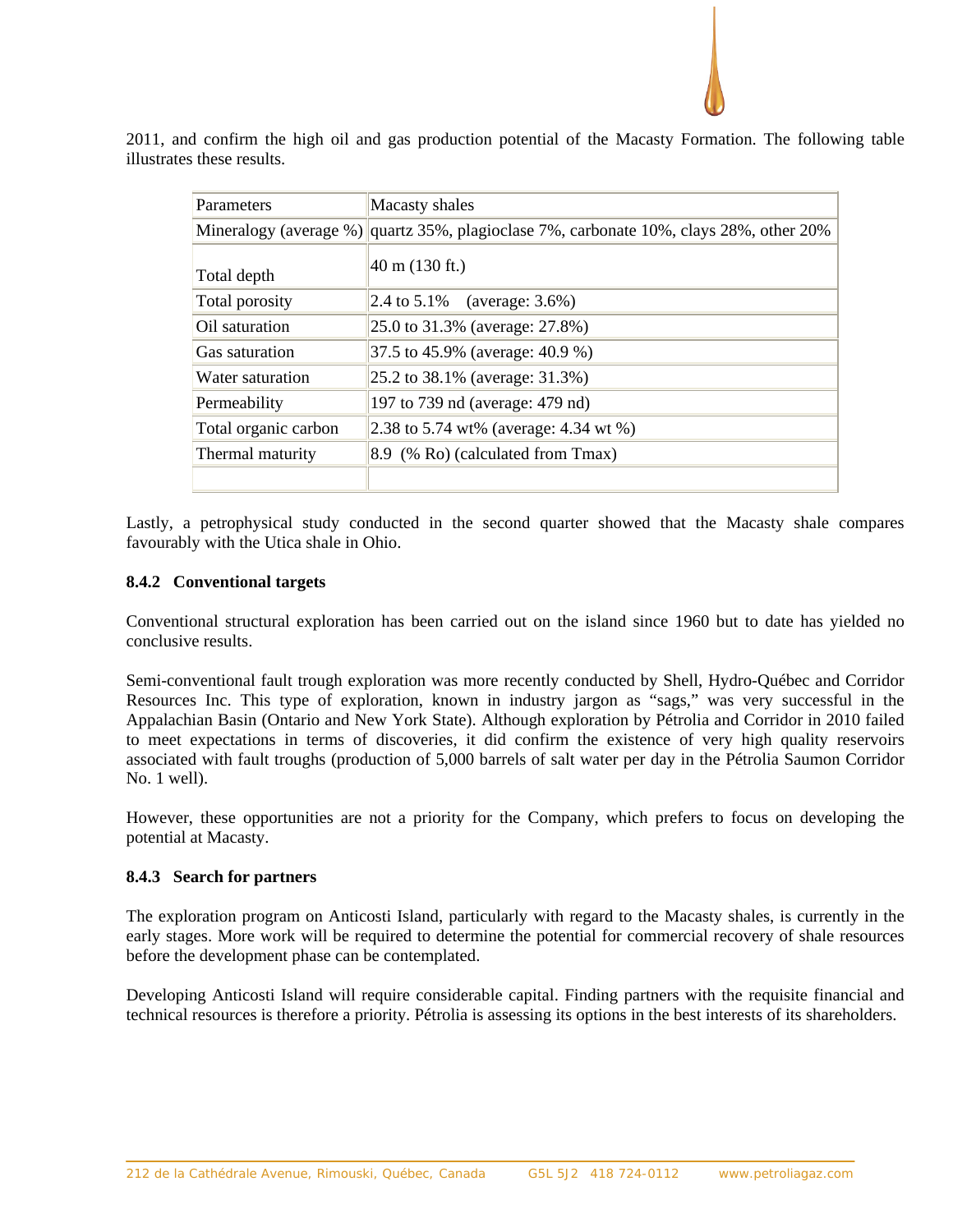# **8.4.4 Environmental research project**

Pétrolia has confirmed that as a private-sector partner, it will support the work of Université Laval's Anticosti Chair. A project has been developed to determine the impact of oil operations on the behaviour of white-tailed deer, an important economic and tourism resource for Anticosti Island. The Anticosti Chair has received confirmation from the Natural Sciences and Engineering Research Council of Canada (NSERC) that its budget will be renewed. Pétrolia is proud to be associated with the Anticosti Chair's work. This research will provide the knowledge needed to improve practices and promote eco-friendly development. Pétrolia's contribution (\$200,000 over five years) attests to the Company's engagement in the communities in which it operates.

# **8.5 Other properties**

A seismic program was prepared for the Gaspésia property to find a drilling target on a potential trap discovered during a 2008 survey. An application for a geophysical permit has been submitted to the MRNF.

The 3D seismic survey program will be carried out in 2012, depending on the availability of seismic teams.

Given that thermal maturity studies indicate that gas is more likely to be discovered in this target, the Company has made it a priority to develop the Haldimand property. However, the potential emergence of gas projects in the region could cause the Company to rethink its priorities and rekindle interest in a drilling project in the Gaspésia property.

The status of licenses in New Brunswick has not changed. Pétrolia will continue monitoring the situation in this province.

# **9. CHANGES TO THE LEGISLATIVE AND REGULATORY FRAMEWORK**

In the last quarter, the Québec Minister of Finance's Budget Speech expressed the government's interest in developing the oil and gas potential of Eastern Québec.

The highlights of this Speech were:

- A new royalty regime applicable to oil production
- The possibility of the government acquiring an equity interest in oil and gas projects.

Under the new regime, royalty rates could reach 40% of production in some cases.

The Minister of Finance also showed openness to implementing special measures to take into account the special situation on Anticosti Island. Pétrolia is prepared to work with the Minister to define the conditions that will ensure a balance in order to develop this region's vast potential.

As regards the government's equity participation, as mentioned earlier, Pétrolia has secured its first private placement from Investissement Québec. The \$10 million will be used to develop the Haldimand and Bourque properties.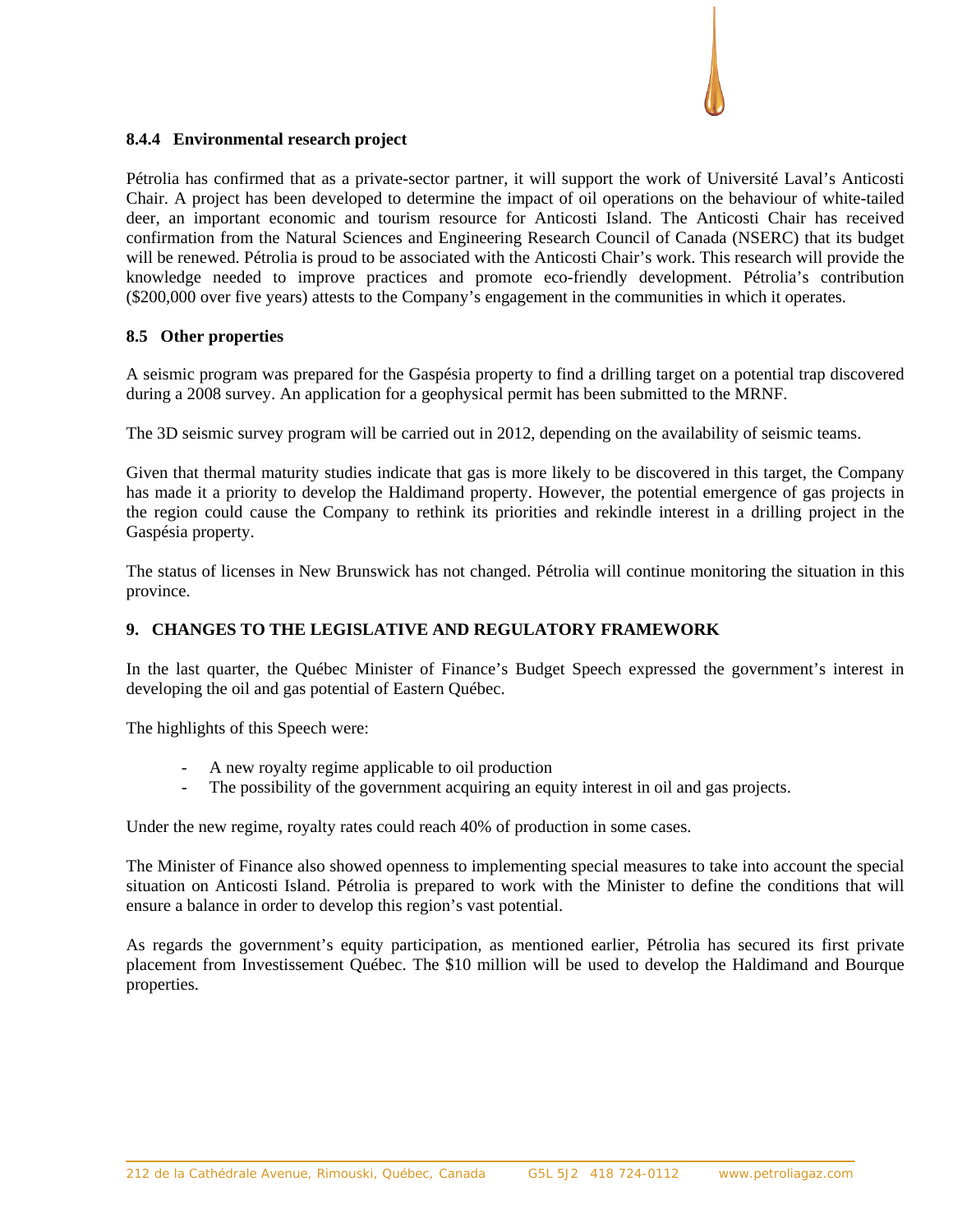# **10. MANAGEMENT ANALYSIS OF FINANCIAL INFORMATION**

### **10.1 Operating results and cash position**

For the second quarter, the Company's revenues consisted of interest on short-term investments of \$39,555, compared with \$45,386 in the corresponding year-earlier quarter and project management and rental income of \$8,896, compared with \$0 for the second quarter of 2011.

The decrease in interest income stems from the decrease in cash flow.

As at March 31, 2012, the Company had cash and cash equivalents of \$7,158,297 and working capital of \$7,008,960.

During the quarter, the Company issued 60,000 shares for consideration of \$34,000 pursuant to the exercise of stock options.

For the second quarter of 2012, the Company recorded a loss of \$699,230, compared to a loss of \$389,496 in Q2 2011.

The Company raised \$15.75 million in private placement financing. The deal should be closed by mid-May 2012. Management believes that it has sufficient cash to meet its current obligations and relies on its ability to raise capital through public offerings and negotiated private placements.

### **10.2 Analysis of operating and administrative expenses**

Operating and administrative expenses rose \$398,763.

The main differences in the administrative expenses are as follows:

- Salaries and benefits: Operations-related payroll increased slightly. Administrative and technical staff was hired<sup>.</sup>
- Promotion and entertainment: The increase in expenses is mainly due to the production of a television show, the commissioning of a survey and a study on social acceptance, and funding of a research chair for Anticosti Island;
- Professional fees: Fees were incurred for an economic study, recruitment, the search for funding and to settle legal disputes.
- Rent: Lease expenses rose in 2011, mainly due to the expansion of the Québec City offices.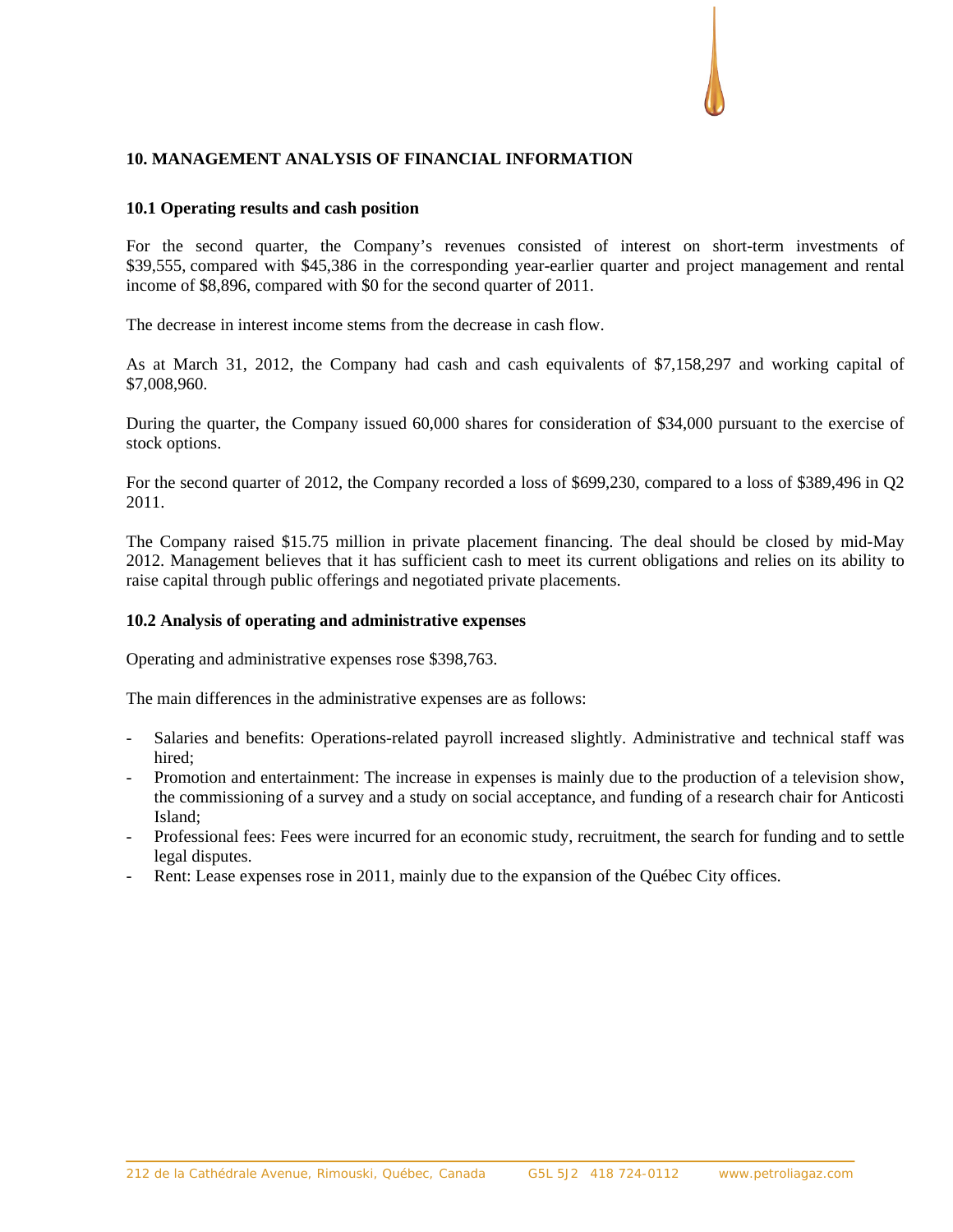## **10.3 Summary of quarterly results**

|                                         | <b>Under IFRS</b> |                 | <b>Under Canadian GAAP</b> |            |            |                 |                  |            |
|-----------------------------------------|-------------------|-----------------|----------------------------|------------|------------|-----------------|------------------|------------|
|                                         | 2012              | 2011            |                            | 2011       |            |                 | 2010             |            |
|                                         | <b>March</b>      | <b>December</b> | <b>September</b>           | June       | March      | <b>December</b> | <b>September</b> | June       |
|                                         | \$                | \$              | \$                         | \$         | \$         | \$              | \$               | \$         |
| Revenue                                 | 8,896             | 19,270          | 75,160                     | 51,373     | 45,386     | 6,522           | (46, 658)        | 47,342     |
| Net earnings<br>(net loss)              | (699, 230)        | (1,150,642)     | (443, 251)                 | (488, 636) | (384, 846) | 3,477,401       | (330,057)        | (244, 544) |
| Net earnings<br>(net loss)<br>per share |                   |                 |                            |            |            |                 |                  |            |
| <b>Basic</b>                            | (0.013)           | (0.022)         | (0.010)                    | (0.010)    | (0.008)    | 0.0695          | (0.0068)         | (0.0053)   |
| Diluted                                 | (0.013)           | (0.022)         | (0.010)                    | (0.010)    | (0.008)    | 0.0571          | (0.0068)         | (0.0053)   |

Revenue essentially consists of interest earned for each quarter. Revenue for the fourth quarter of 2010 was negative mainly due to the reclassification of petroleum reserve assessment income of the first three quarters of 2010, which was charged against deferred exploration expenses. General and administrative expenses were fairly stable from quarter to quarter. The main changes in quarterly losses or earnings are explained as follows:

| $2010$ - December | Recognition of share-based compensation of \$82,800 and a \$5,158,507 gain on<br>disposal of interests in certain licenses;                          |
|-------------------|------------------------------------------------------------------------------------------------------------------------------------------------------|
| 2011 - February   | Recognition of share-based compensation expense of \$71,400.                                                                                         |
| $2011 - May$      | Recognition of share-based compensation expense of \$160,750.                                                                                        |
| 2011 - September  | Restatement of all share-based compensation for the year using the graded vested<br>method; this restatement had a non-monetary impact of \$185,258; |
| 2011 - December   | Recognition of share-based compensation expense of \$558,992.                                                                                        |
| 2012 - March      | Recording of share-based compensation of \$80,700.                                                                                                   |

### **10.4 Related party transactions**

The Company's related parties include other related parties and key management personnel, as described below.

Unless otherwise indicated, none of the transactions involve special terms or conditions and no guarantees were given or received. Outstanding balances are usually settled in cash.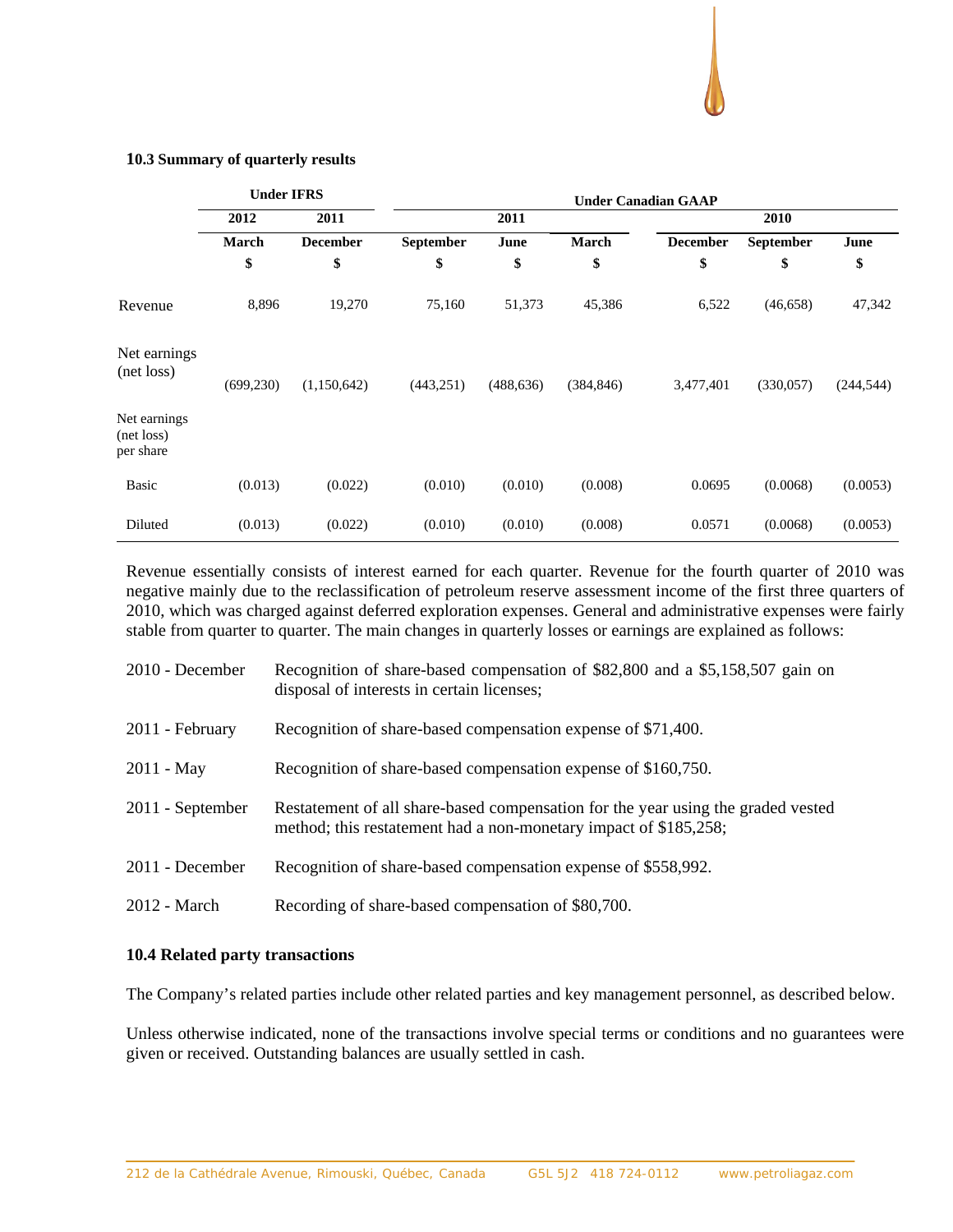# **Transactions with key management personnel**

**Key management personnel remuneration includes the following expenses:**

|                               |         | Six months ended<br>March 31 |  |
|-------------------------------|---------|------------------------------|--|
|                               | 2012    | 2011                         |  |
|                               | \$      | \$                           |  |
| Short-term employee benefits: |         |                              |  |
| Salaries and benefits         | 243,337 | 177,784                      |  |
| Attendance fees               | 62,417  | 58,033                       |  |
| Total short-term benefits     | 305,754 | 235,817                      |  |
| Share-based payments          | 410,944 | 98,226                       |  |
| Total remuneration            | 716,698 | 334,043                      |  |

During the 2011 reporting period, key management exercised 10,000 options granted under the share-based compensation plan.

# **Related companies**

Transactions were carried out with two companies whose main officer (holding a minority interest) also serves on Pétrolia's board:

|                                                                       |            | Six months ended<br><b>March 31</b> |  |
|-----------------------------------------------------------------------|------------|-------------------------------------|--|
|                                                                       | 2012<br>\$ | 2011                                |  |
| Statement of financial position:<br>Exploration and evaluation assets | 2,394      |                                     |  |
| Income:<br>Other expenses                                             | 4,548      | 3,811                               |  |

Accounts receivable from these companies is \$23,884 at March 31, 2012 (2011 - \$40,158).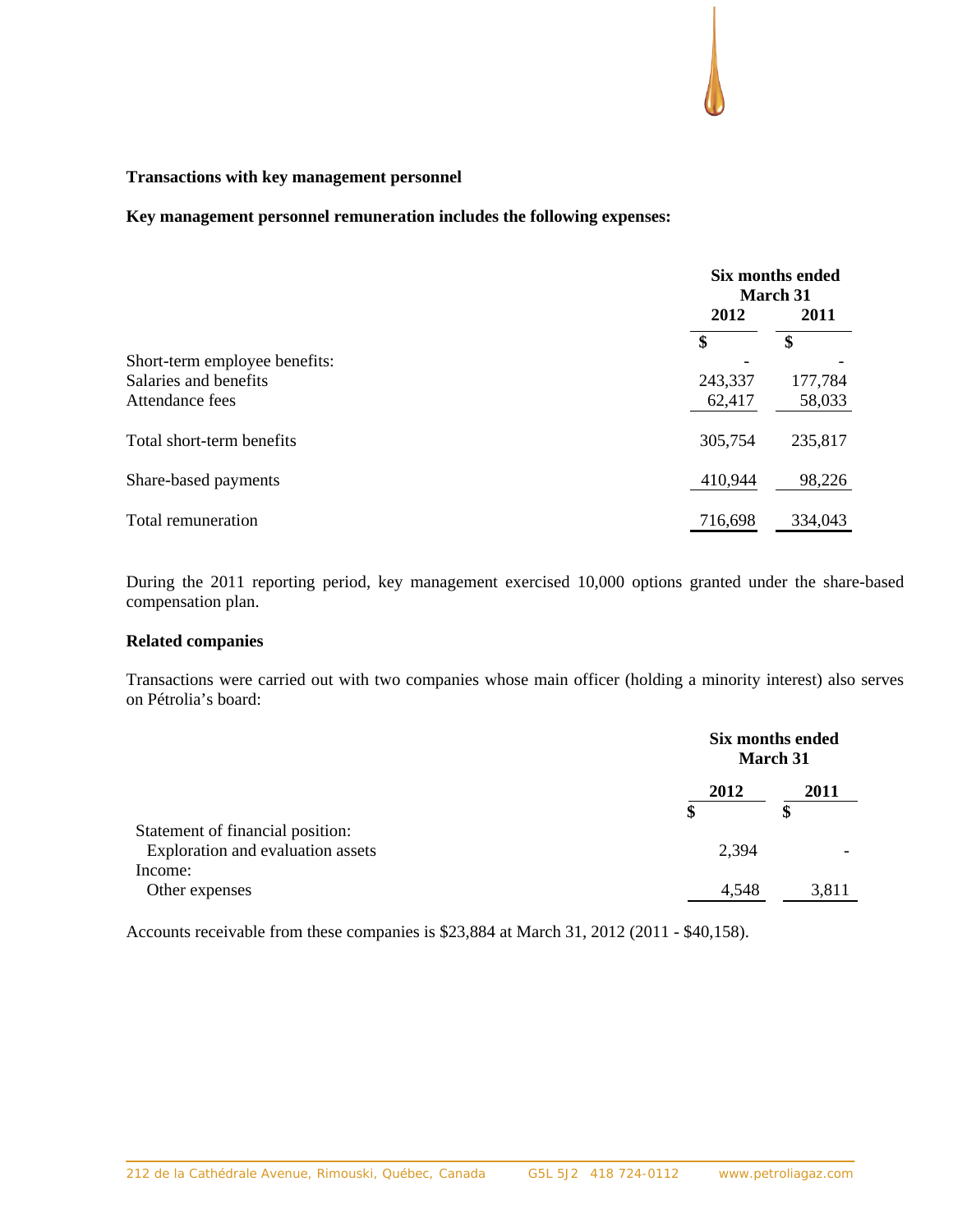Transactions were carried out with a director acting as a consultant for the Company:

|                                                                       |       | Six months ended<br>March 31 |  |
|-----------------------------------------------------------------------|-------|------------------------------|--|
|                                                                       | 2012  | 2011                         |  |
|                                                                       | S     | \$                           |  |
| Statement of financial position:<br>Exploration and evaluation assets | 2,062 | 3,469                        |  |

The balance owing this director is \$0 on March 31, 2012 (2011 – \$0).

The Company entered into the following transactions with a company whose director also sits on Pétrolia's board:

|                                  |       | Six months ended<br><b>March 31</b> |  |
|----------------------------------|-------|-------------------------------------|--|
|                                  | 2012  | 2011                                |  |
|                                  | \$    | \$                                  |  |
| Statement of financial position: |       |                                     |  |
| Salaries and benefits            | 2,153 | 16,448                              |  |
| Office supplies                  | 500   | 600                                 |  |

The balance due from this company on March 31, 2012 is \$2,228 (2011 – \$818).

The Company entered into the following transactions with a close relative of a member of management, who provided services to the Company:

|                                                                   |       | Six months ended<br><b>March 31</b> |  |
|-------------------------------------------------------------------|-------|-------------------------------------|--|
|                                                                   | 2012  | 2011                                |  |
| Statement of financial position:<br>Property, plant and equipment | 8,607 |                                     |  |

The balance owing this supplier is \$0 on March 31, 2012 (2011 – \$0).

Management considers that these transactions were concluded on an arm's length basis. These transactions took place in the normal course of business and were measured at their exchange value, which is the consideration established and accepted by related parties.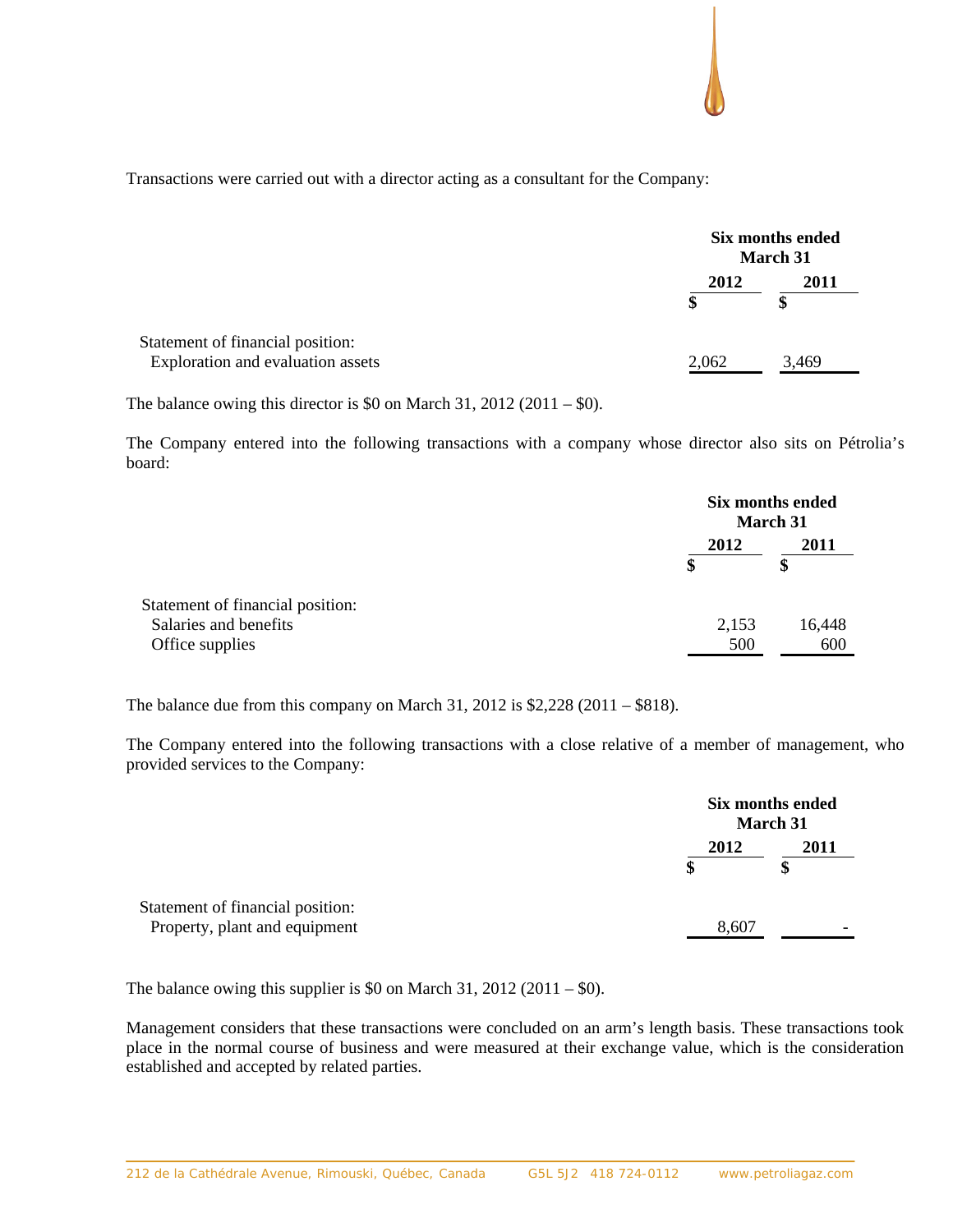# **10.5 Commitments and contingencies**

The Company has signed leases with four companies for the rental of offices and a house until 2016. The balance of the commitments under these leases, excluding escalation clauses, is \$1,284,545, of which \$5,000 is payable to a company in which a director holds a minority interest.

The minimum payments due in the coming years are as follows:

| 2013      | 2014      | 2015      | 2016      |
|-----------|-----------|-----------|-----------|
| \$275,247 | \$275,247 | \$275,247 | \$183,498 |

The Company has undertaken to support the renewal of the NSERC-Anticosti Forest Products Industrial Research Chair by contributing \$200,000 over a five-year period. A portion of these costs could potentially be assumed by a partner.

The minimum payments due over the coming years are as follows:

| 2013   | 2014   | 2015   | 2016   |
|--------|--------|--------|--------|
| 40,000 | 40,000 | 40,000 | 40,000 |

# **Financing**

The Company is partly financed by the issuance of flow-through shares and has fulfilled all its commitments in respect of future exploration work. However, there is no guarantee that its expenses will qualify as Canadian exploration expenses, even if the Company is committed to taking all the necessary measures in this regard. Refusal of certain expenses by the tax authorities would have a negative tax impact for investors.

### **Environment and letters of guarantee**

The Company's operations are subject to environmental protection legislation. Environmental consequences are difficult to predict, whether in terms of their outcomes, dates or impact. Currently, to the best of management's knowledge, the Company is operating in compliance with current legislation. Letters of guarantee in the amount of \$930,000 were issued in favour of the Ministère des Ressources naturelles to guarantee the work to shut down certain sites.

These letters are secured by guaranteed investment certifications (GICs) in an equivalent amount.

On January 5, 2012, a motion to institute proceedings (action on account) was filed against the Company. The amount claimed is \$198,832. The Company plans to contest the claims made in the motion since the supplier is unable to provide sufficient proof and documentation to justify the amounts invoiced. If the Court finds against the Company, there will be no impact on its financial results as the Company has made a provision for the full amount.

### **10.6 Standards and interpretations issued but not yet effective**

The following standards and amendments to existing standards have been published and are mandatory for the Company's accounting periods beginning on or after January 1, 2013, with earlier application permitted: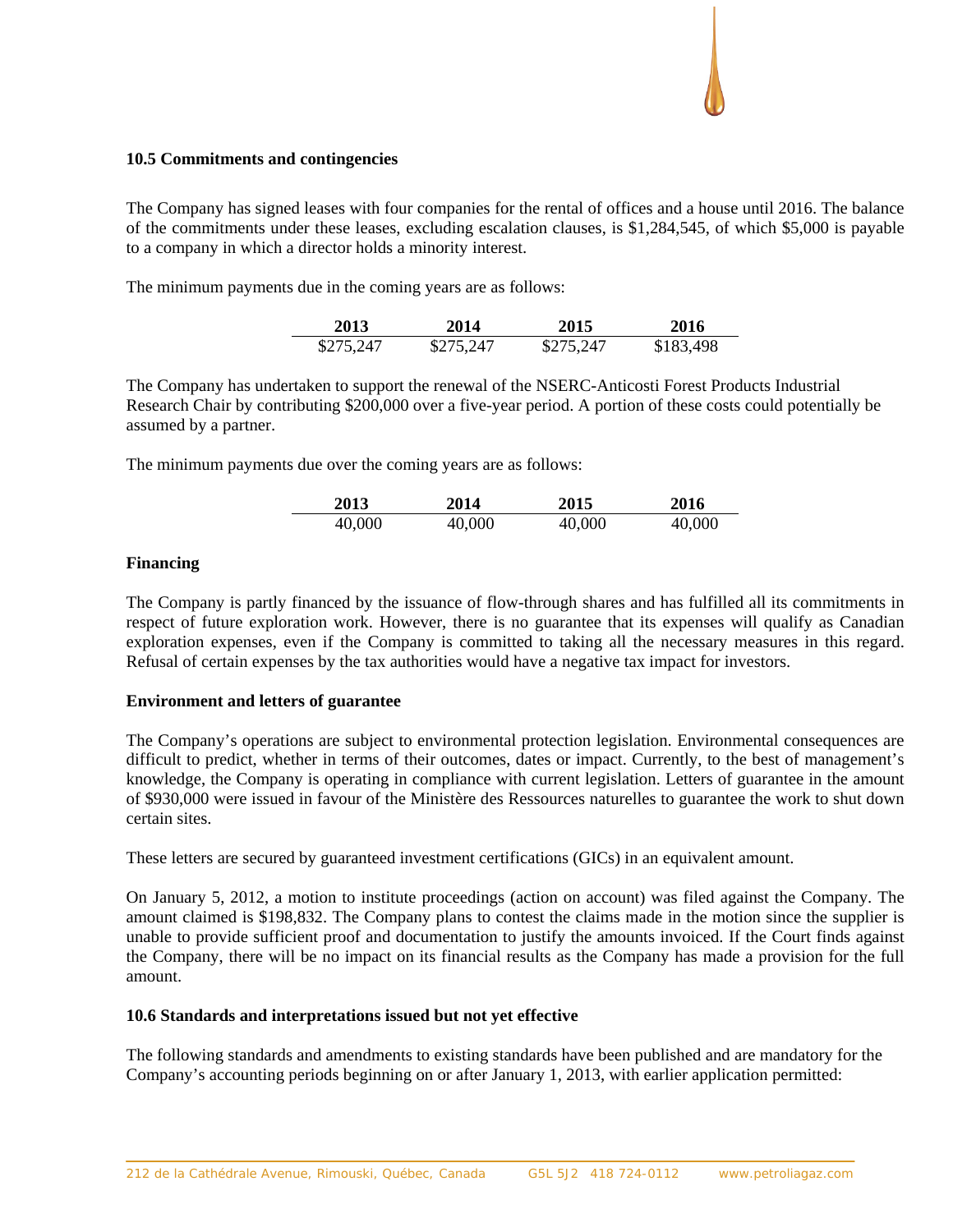

- IFRS 9, *Financial Instruments*, covers the classification and measurement of financial assets and financial liabilities.
- IFRS 10, *Consolidated Financial Statements,* ("IFRS 10") and IFRS 12, *Disclosure of Interests in Other Entities,* ("IFRS 12"). The first standard replaces IAS 27, *Consolidated and Separate Financial Statements* and SIC-12, *Consolidation – Special Purpose Entities*, and establishes principles for identifying when an entity controls other entities. The second standard establishes comprehensive disclosure requirements for all forms of interests in other entities, including joint arrangements, associates, and special purpose vehicles.
- IFRS 11, *Joint Arrangements,* ("IFRS 11") replaces IAS 31, *Interests in Joint Ventures,* and SIC-13, *Jointly Controlled Entities – Non-monetary Contributions by Venturers, and requires a single method to* account for interests in jointly controlled entities.
- Amended and re-titled IAS 27, *Separate Financial Statements*, and IAS 28, *Investments in Associates and Joint Ventures,* as a consequence of the new IFRS 10, IFRS 11 and IFRS 12.
- IFRS 13, *Fair Value Measurement*, provides a single source of fair value measurement and disclosure requirements in IFRS.
- Amendments to IAS 1, *Presentation of Financial Statements*, to require entities to group items within other comprehensive income that may be reclassified to net income.

The Company is currently evaluating the impact of adopting these standards and amendments on its financial statements.

# **10.7 Change in accounting standards**

## **Transition to IFRS**

The Company adopted International Financial Reporting Standards (IFRS) for its 2012 fiscal year, as required by the Accounting Standards Board of the Canadian Institute of Chartered Accountants. The first complete set of annual financial statements in accordance with IFRS will be those for the year ended September 30, 2012, including comparative information for the year ended September 30, 2011.

The Company provided information on its transition to IFRS in Notes 26 and 27 to its interim financial statements for the quarter ended December 31, 2011. It gave a detailed description of its transition to IFRS, specifically the reconciliation of each item in financial statements initially prepared according to Canadian GAAP and those prepared according to IFRS.

### *Below are the key elements stemming from the transition:*

IFRS 1 (*First-time adoption*) provides guidance to entities on the general approach to be taken when first adopting IFRS. The underlying principle of IFRS 1 is retrospective application of IFRS, such that the opening balance sheet in the comparison financial statements is restated as though the Company had always applied IFRS, with the net incidence presented as a readjustment of the balance of retained earnings. However, IFRS 1 stipulates certain mandatory exceptions and authorizes certain optional exemptions to the retroactive application of these standards. Moreover, there are major differences between the previous accounting methods compliant with Canadian GAAP and the new ones compliant with IFRS. The following section provides a brief description of the prescribed exceptions, the exemptions used, and the differences between accounting methods compliant with GAAP and the new methods compliant with IFRS that have an impact on the Company.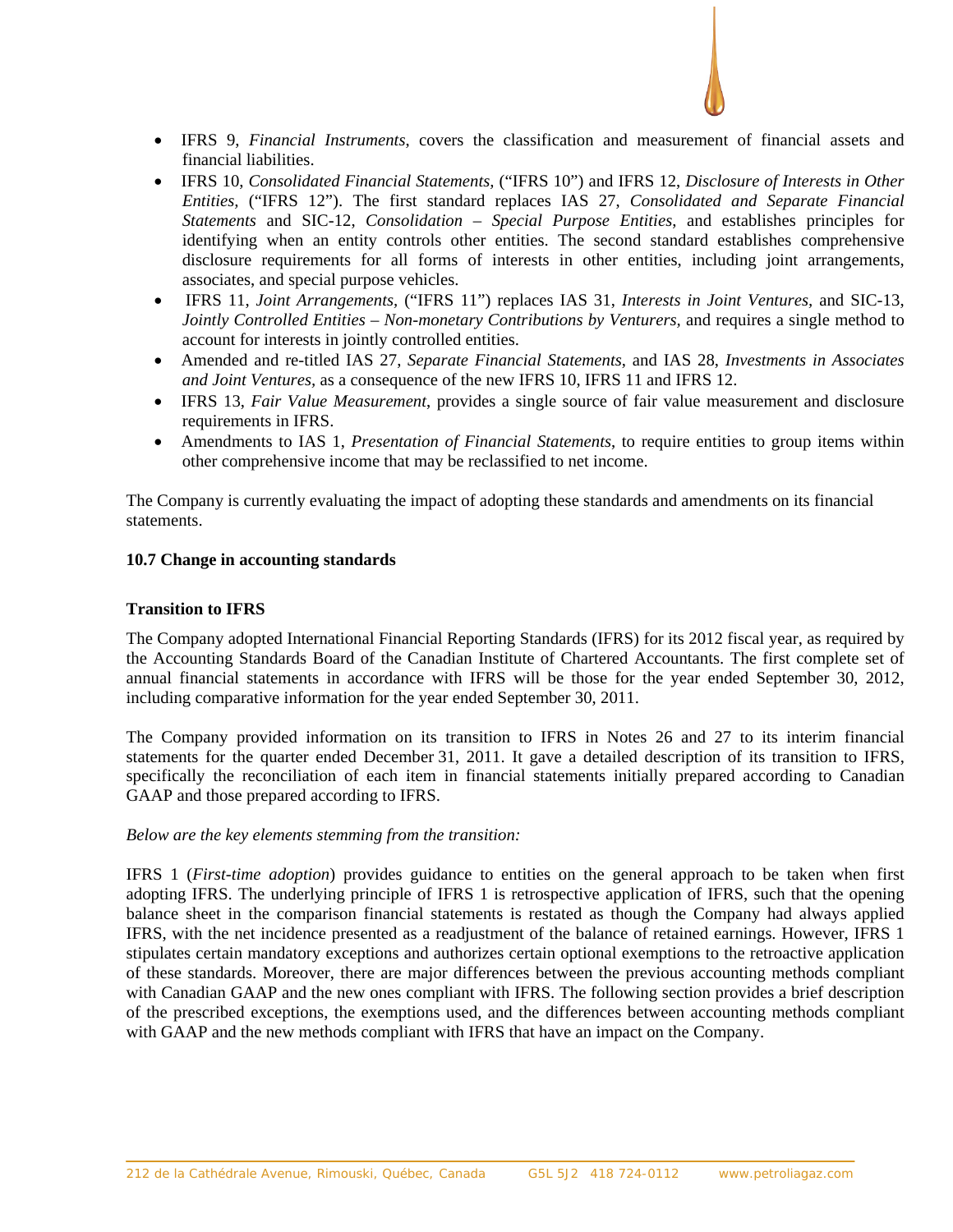#### *First-time adoption – applicable exceptions and exemptions*

At the time of the transition, IFRS 1 dictates certain mandatory exceptions and optional exemptions to complete retroactive application. The following exceptions and exemptions were adopted by the Company:

#### *Mandatory exceptions*

#### a) Estimates

The estimates established by the Company according to IFRS as at the date of transition to IFRS are consistent with the estimates established on the same date according to the accounting standards in effect before the changeover, after adjustments to reflect all differences between accounting methods, where applicable.

#### b) Derecognition of financial assets and liabilities

The financial assets and liabilities that were derecognized before October 1, 2010, according to GAAP, were not recorded according to IFRS.

#### *Optional exemption*

The Company decided not to retroactively apply IFRS 2 (Share-based payments) to stock options granted before November 7, 2002, or to options granted after November 7, 2002, whose rights became acquired before the transition date, i.e. October 1, 2010.

### **10.8 Change in accounting standards**

The transition exemption elected by the Company for the transition from Canadian GAAP to IFRS as well as the additional information on an IFRS basis for the year ended September 30, 2011 considered relevant to an understanding of the interim financial statements for the three-month period ended December 31, 2011 are summarized in Note 26.

The effect of the Company's transition from Canadian GAAP to IRFS as at March 31, 2011 and for the three and six months then ended is presented as follows:

- A) Reconciliation of equity and comprehensive income reported under Canadian GAAP and IFRS;
- B) Adjustment to the statement of cash flows;
- C) Notes to the reconciliations.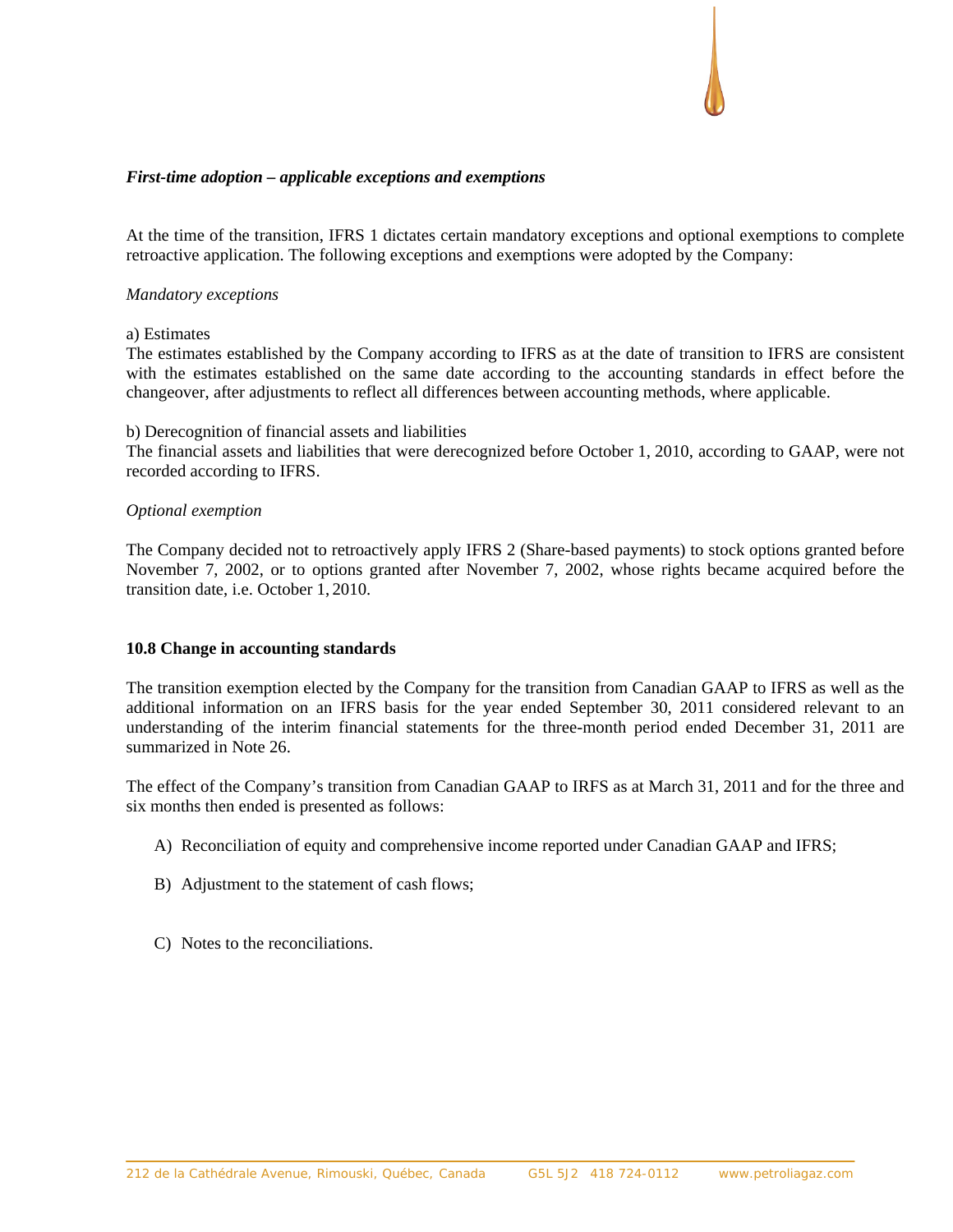# *A) Reconciliation of equity and comprehensive income reported under Canadian GAAP and IFRS*

|                                                     | <b>Previous Canadian</b> |               | <b>Effect</b> of             |             |                                                     |
|-----------------------------------------------------|--------------------------|---------------|------------------------------|-------------|-----------------------------------------------------|
| <b>Canadian GAAP</b> items                          | <b>GAAP</b>              |               | transition to<br><b>IFRS</b> | <b>IFRS</b> | <b>IFRS</b> items                                   |
|                                                     | \$                       |               | \$                           | \$          |                                                     |
| <b>ASSETS</b>                                       |                          |               |                              |             | <b>ASSETS</b>                                       |
| <b>CURRENT</b>                                      |                          |               |                              |             | <b>CURRENT</b>                                      |
| Cash and cash equivalents                           | 6,112,653                |               |                              | 6,112,653   | Cash and cash equivalents                           |
| Receivables                                         | 3,699,460                |               |                              | 3,699,460   | Receivables                                         |
| Inventories                                         | 56,840                   |               |                              | 56,840      | Inventories                                         |
| Prepaid expenses                                    | 68,747                   |               |                              | 68,747      | Prepaid expenses                                    |
| Investments cashable during the next fiscal<br>year | 754,331                  |               |                              | 754,331     | Investments cashable during the next<br>fiscal year |
|                                                     | 10,692,031               |               | $\overline{\phantom{a}}$     | 10,692,031  | Total current assets<br><b>NON-CURRENT</b>          |
| Capital assets                                      | 300,257                  |               |                              | 300,257     | Property, plant and equipment                       |
|                                                     |                          | a)            | 25,311,288                   | 25,316,284  | Exploration and evaluation assets                   |
|                                                     |                          | c)            | 4,996                        |             |                                                     |
| Oil and gas properties                              | 3,070,521                |               | (3,070,521)                  |             |                                                     |
| Deferred exploration expenses                       | 22,240,767               |               | (22, 240, 767)               |             |                                                     |
|                                                     | 25,611,545               |               | 4,996                        | 25,616,541  | Total non-current assets                            |
|                                                     | 36,303,576               |               | 4,996                        | 36,308,572  | Total assets                                        |
| <b>LIABILITIES</b>                                  |                          |               |                              |             | <b>LIABILITIES</b>                                  |
| <b>CURRENT</b>                                      |                          |               |                              |             | <b>CURRENT</b>                                      |
| Trade and other payables                            | 1,376,247                |               |                              | 1,376,247   | Suppliers and other creditors                       |
| Loan                                                | 2,243,310                |               | $\overline{\phantom{a}}$     | 2,243,310   | Loans and borrowings                                |
|                                                     | 3,619,557                |               | $\sim$                       | 3,619,557   |                                                     |
|                                                     |                          |               |                              |             | <b>NON CURRENT</b>                                  |
| Future taxes                                        | 2,614,392                |               | $\overline{\phantom{a}}$     | 2,614,392   | Deferred tax liabilities                            |
|                                                     | 6,233,949                |               | $\overline{\phantom{a}}$     | 6,233,949   | <b>Total liabilities</b>                            |
|                                                     |                          |               |                              |             |                                                     |
| <b>SHAREHOLDERS' EQUITY</b>                         |                          | b)            | 2,793,592                    |             | <b>EQUITY</b>                                       |
| Share capital                                       | 28,611,568               | b)            | (637,500)<br>(28, 315)       | 30,739,345  | Share capital                                       |
|                                                     |                          | e)            |                              |             |                                                     |
|                                                     |                          |               | 1,389                        |             |                                                     |
| Contributed surplus - Stock options                 | 1,228,937                | d)            | 903,797                      | 2,134,123   | Other components of equity                          |
|                                                     |                          |               |                              |             |                                                     |
| Contributed surplus - Expired stock<br>options      | 903,797                  | $\rm d$       | (903, 797)                   |             |                                                     |
|                                                     |                          | b)            | (2,793,592)                  |             |                                                     |
|                                                     |                          | $\mathbf{c})$ | 3,607                        |             |                                                     |
|                                                     |                          | b)            | 637,500                      |             |                                                     |
| Deficit                                             | (674, 675)               | e)            | 28,315                       | (2,798,845) | Deficit                                             |
|                                                     | 30,069,627               |               | 4,996                        | 30,074,623  | Total equity                                        |
|                                                     | 36,303,576               |               |                              | 36,308,572  | Total liabilities and equity                        |

# **Statement of financial position as at March 31, 2011**

212 de la Cathédrale Avenue, Rimouski, Québec, Canada G5L 5J2 418 724-0112 www.petroliagaz.com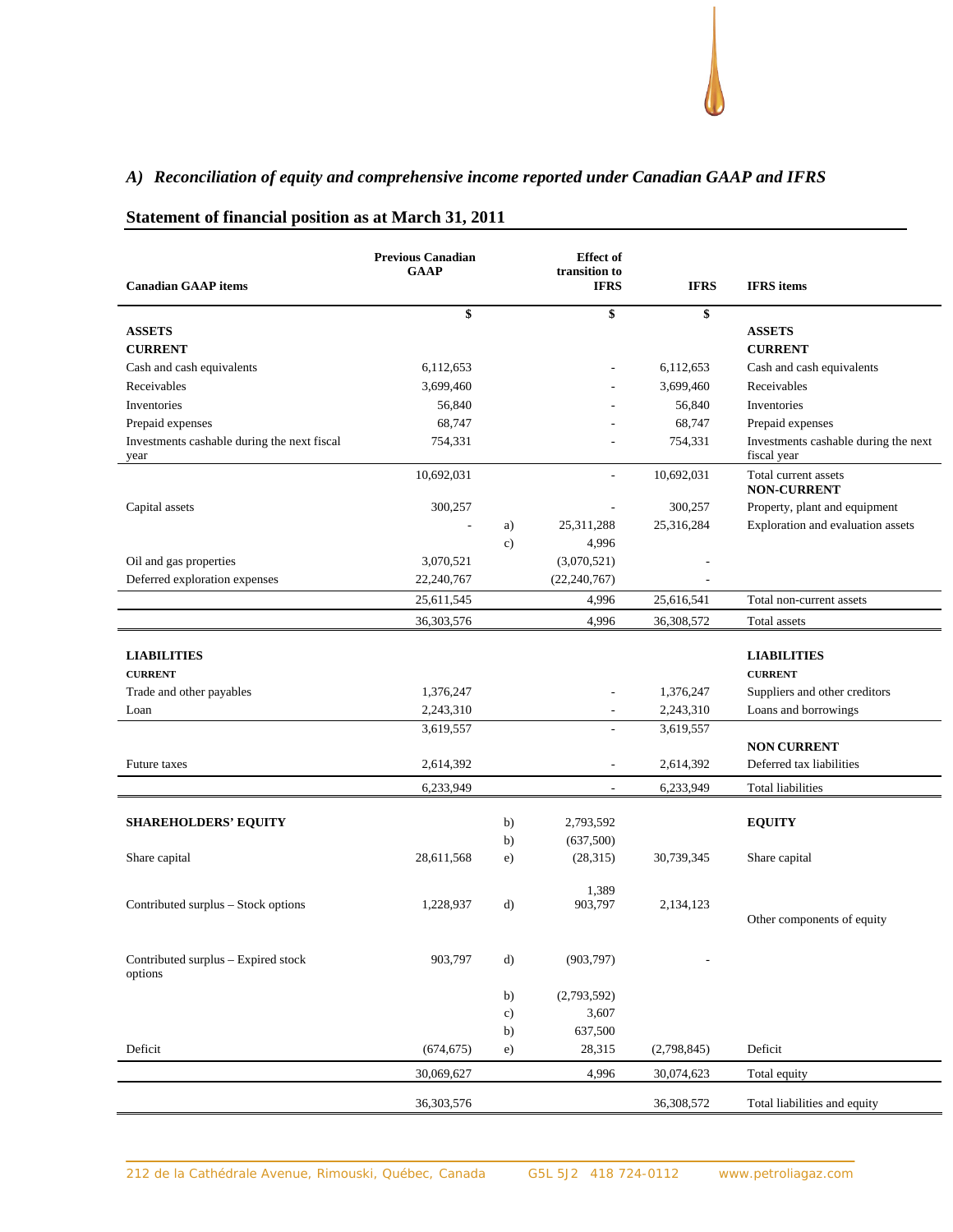#### **Canadian GAAP items Previous Canadian GAAP Effect of transition to IFRS IFRS IFRS items \$ \$ \$ REVENUE OTHER REVENUE** Interest income 45,386 - 45,386 Revenue from cash and cash equivalents 45,386 - 45,386 **OPERATING AND ADMINISTRATIVE EXPENSES ADMINISTRATIVE EXPENSES** Share-based compensation  $71,400$   $4,650$   $76,050$  Share-based compensation Salaries and benefits **424,584** - 424,584 Salaries and benefits **424,584** Salaries and benefits **Insurance** 13,524 **Insurance** 13,524 **Insurance** Travel 56,107 - 56,107 Travel Office supplies 19,356 19,356 - 19,356 Office supplies Training 3,235 Training 3,235 Training 3,235 Training 3,235 Training 3,235 Training Board of directors expenses 32,093 - 32,093 Board of directors fees Information for shareholders  $48,590$   $48,590$   $48,590$  Information for shareholders Interest and bank fees 23,337 23,337 23,337 Interest and bank fees Office rent 28,675 28,675 Office rent 28,675 Office rent Promotion and entertainment 21,969 21,969 Promotion and entertainment 21,969 Promotion and entertainment Professional fees **42,095** - 42,095 Professional fees Telecommunications 6,795 6,795 - 6,795 Telecommunications Depreciation of capital assets 15,940 - 15,940 Depreciation of property, plant and equipment Other expenses 3,702 - 3,702 Other expenses Allocation to deferred exploration work (258,533) - (258,533) Allocation to exploration and evaluation assets 552,869 4,650 557,519 **OTHER ITEMS OTHER ITEMS** Gain on disposal of interest in certain licenses - - - - - - - - - - - - Gain on disposal of interest in certain licenses - - - EARNINGS BEFORE INCOME TAXES (507,483) 4,650 (512,133) **NET INCOME BEFORE INCOME TAXES** Future income taxes (122,637) (122,637) Deferred tax expense **NET INCOME AND COMPREHENSIVE INCOME** (384,846) 4,560 (389,496) **NET INCOME AND COMPREHENSIVE INCOME FOR THE PERIOD BASIC EARNINGS PER SHARE** (0.008) (0.008) **BASIC EARNINGS PER SHARE**

### **Statement of income and comprehensive income for the quarter ended March 31, 2011**

**DILUTED EARNINGS PER SHARE** (0.008) (0.008) (0.008) **DILUTED EARNINGS PER SHARE**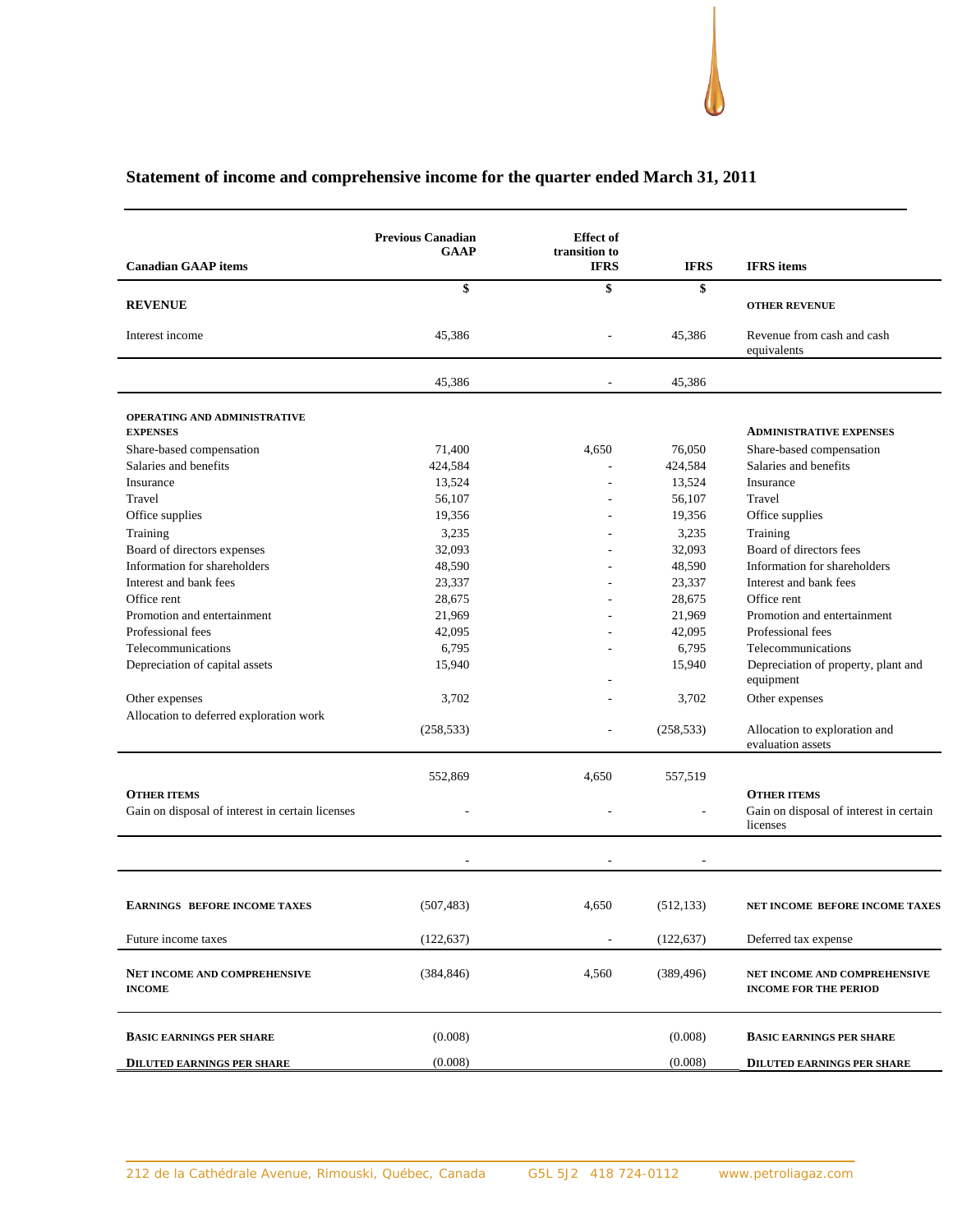#### **Canadian GAAP items Previous Canadian GAAP Effect of transition to IFRS IFRS IFRS items \$ \$ \$ REVENUE CONTRACTES AND STRUCTURE INCOME** 51,908 - 51,908 Revenue from cash and cash equivalents

# **Statement of income and comprehensive income for the six months ended March 31, 2011**

| Interest income                                        | 51,908      |                          | 51,908      | Revenue from cash and cash<br>equivalents                           |
|--------------------------------------------------------|-------------|--------------------------|-------------|---------------------------------------------------------------------|
|                                                        | 51,908      |                          | 51,908      |                                                                     |
| <b>OPERATING AND ADMINISTRATIVE</b><br><b>EXPENSES</b> |             |                          |             |                                                                     |
|                                                        |             |                          |             | <b>ADMINISTRATIVE EXPENSES</b>                                      |
| Share-based compensation                               | 154,200     | (3,607)                  | 150,593     | Share-based compensation                                            |
| Salaries and benefits                                  | 820,137     |                          | 820,137     | Salaries and benefits                                               |
| Insurance                                              | 26.906      |                          | 26.906      | <b>Insurance</b>                                                    |
| Travel                                                 | 93,196      |                          | 93,196      | Travel                                                              |
| Office supplies                                        | 38,719      |                          | 38,719      | Office supplies                                                     |
| Training                                               | 5,413       |                          | 5,413       | Training                                                            |
| Board of directors expenses                            | 59.194      |                          | 59,194      | Board of directors expenses                                         |
| Information for shareholders                           | 61,158      |                          | 61,158      | Information for shareholders                                        |
| Interest and bank fees                                 | 44,743      |                          | 44,743      | Interest and bank fees                                              |
| Office rent                                            | 58,642      |                          | 58,642      | Office rent                                                         |
| Promotion and entertainment                            | 53,281      |                          | 53,281      | Promotion and entertainment                                         |
| Professional fees                                      | 105,807     |                          | 105,807     | Professional fees                                                   |
| Telecommunications                                     | 16,528      |                          | 16,528      | Telecommunications                                                  |
| Depreciation of capital assets                         | 30,785      |                          | 30,785      | Depreciation of property, plant and<br>equipment                    |
| Other expenses                                         | 11,430      |                          | 11,430      | Other expenses                                                      |
| Allocation to deferred exploration work                |             |                          |             | Allocation to exploration and                                       |
|                                                        | (525, 138)  | ÷                        | (525, 138)  | evaluation assets                                                   |
|                                                        | 1,055,001   | (3,607)                  | 1,051,394   |                                                                     |
| <b>OTHER ITEMS</b>                                     |             |                          |             | <b>OTHER ITEMS</b>                                                  |
| Gain on disposal of interest in certain licenses       | 5,386,457   |                          | 5,386,457   | Gain on disposal of interest in certain<br>licenses                 |
|                                                        | 5,386,457   | $\overline{\phantom{a}}$ | 5,386,457   |                                                                     |
| <b>EARNINGS BEFORE INCOME TAXES</b>                    | 4,383,364   | (3,607)                  | 4,386,971   | <b>NET INCOME BEFORE INCOME</b><br><b>TAXES</b>                     |
| Future income taxes                                    | (1,290,809) |                          | (1,290,809) | Deferred tax expense                                                |
| <b>NET INCOME AND COMPREHENSIVE</b><br><b>INCOME</b>   | 3,092,555   | (3,607)                  | 3,096,162   | <b>NET INCOME AND COMPREHENSIVE</b><br><b>INCOME FOR THE PERIOD</b> |
| <b>BASIC EARNINGS PER SHARE</b>                        | 0.062       |                          | 0.062       | <b>BASIC EARNINGS PER SHARE</b>                                     |
| <b>DILUTED EARNINGS PER SHARE</b>                      | 0.056       |                          | 0.056       | DILUTED EARNINGS PER SHARE                                          |
|                                                        |             |                          |             |                                                                     |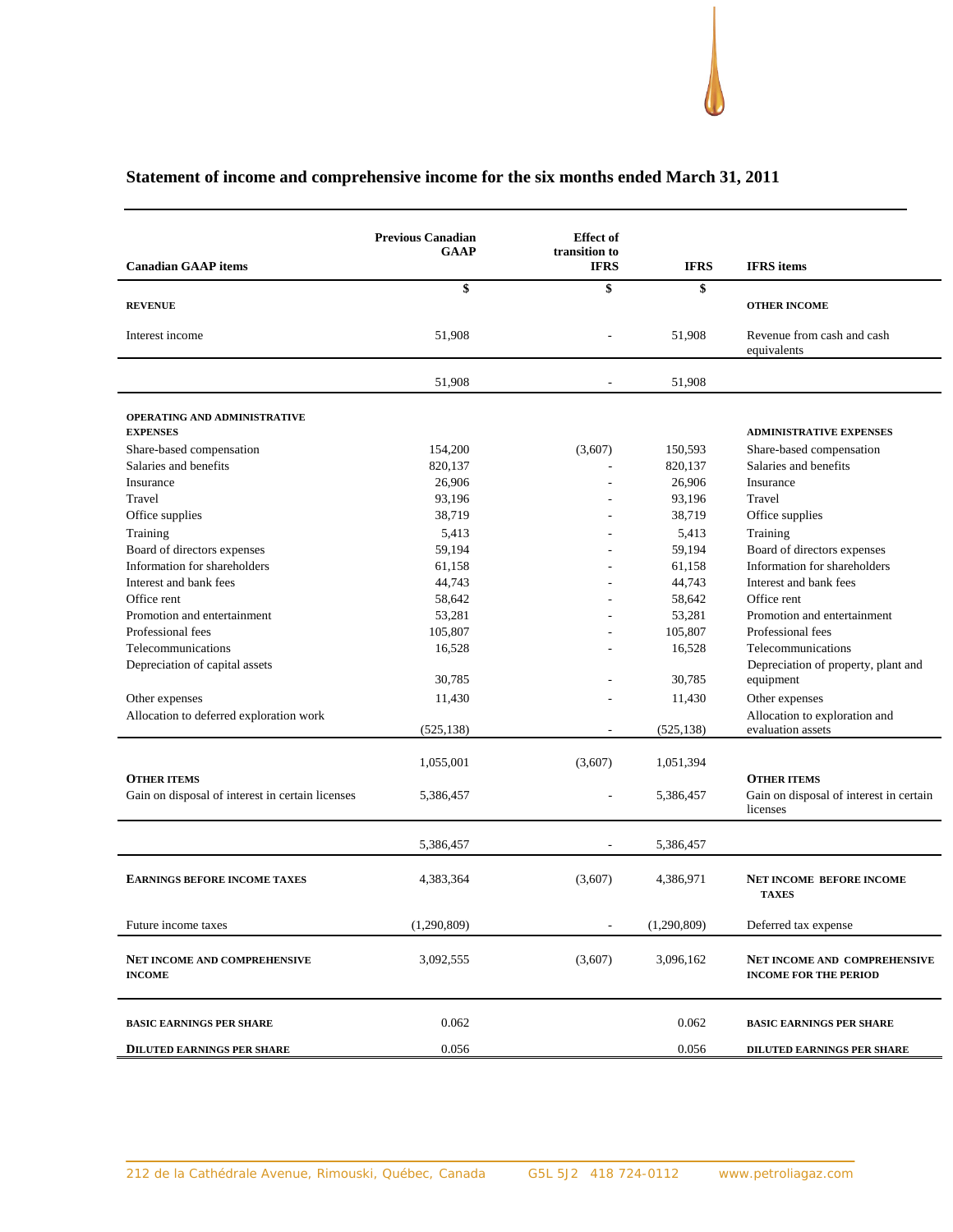# *B) Statement of cash flows*

Under Canadian GAAP, interest paid and received was presented in the notes. Under IFRS, interest is classified under investing and financing activities. There are no other material adjustments to the statements of cash flows. The components of cash and cash equivalents under previous Canadian GAAP are similar to those presented under IFRS.

# *C) Notes to the reconciliations*

The following notes explain the principal differences between previous Canadian GAAP and the IFRS accounting policies applied by the Company.

# *a) Exploration and evaluation assets*

The items "Oil and gas properties" and "Deferred exploration costs" have been grouped for presentation purposes under "Exploration and evaluation assets."

# *b) Accounting for flow-through shares*

Under previous Canadian GAAP, the entire proceeds received on the issuance of flow-through shares were credited to share capital. When the tax deductions associated with exploration expenditures were renounced for income tax purposes, a deferred tax liability was recognized for the taxable temporary difference that arose, and the related charge was treated as share issuance costs.

Under IFRS, the issuance of flow-through shares is accounted for similarly to the issuance of a compound financial instrument. The liability component represents the obligation to revert the tax benefit to the investors. Proceeds from the issuance of shares by flow-through private placements are allocated between shares issued and a liability using the residual method. Proceeds are first allocated to shares according to the quoted price of existing shares at the time of issuance and any residual in the proceeds is allocated to the liability. The liability component is reversed in income as recovery of deferred income taxes when the eligible expenses are incurred.

As there is no exemption under IFRS 1 for first-time adopters regarding flow-through shares, the treatment under IFRS needs to be applied retroactively.

### *Effect:*

Eligible expenses having been incurred, a liability of \$637,500 was transferred from share capital to retained earnings on October 1, 2010. In addition, the deferred tax liability, at \$2,793,592, was also transferred from share capital to retained earnings.

### *c) Share-based payments*

Under previous Canadian GAAP, the fair value of share-based awards with graded vesting was calculated using the straight-line method over the length of service required for vesting. Forfeiture of stock options was recognized as they occurred.

Under IFRS 2, each tranche of a share-based award with different vesting dates is considered a separate grant for the fair value calculation. Each award is recognized according to the foregoing. In addition, the Company is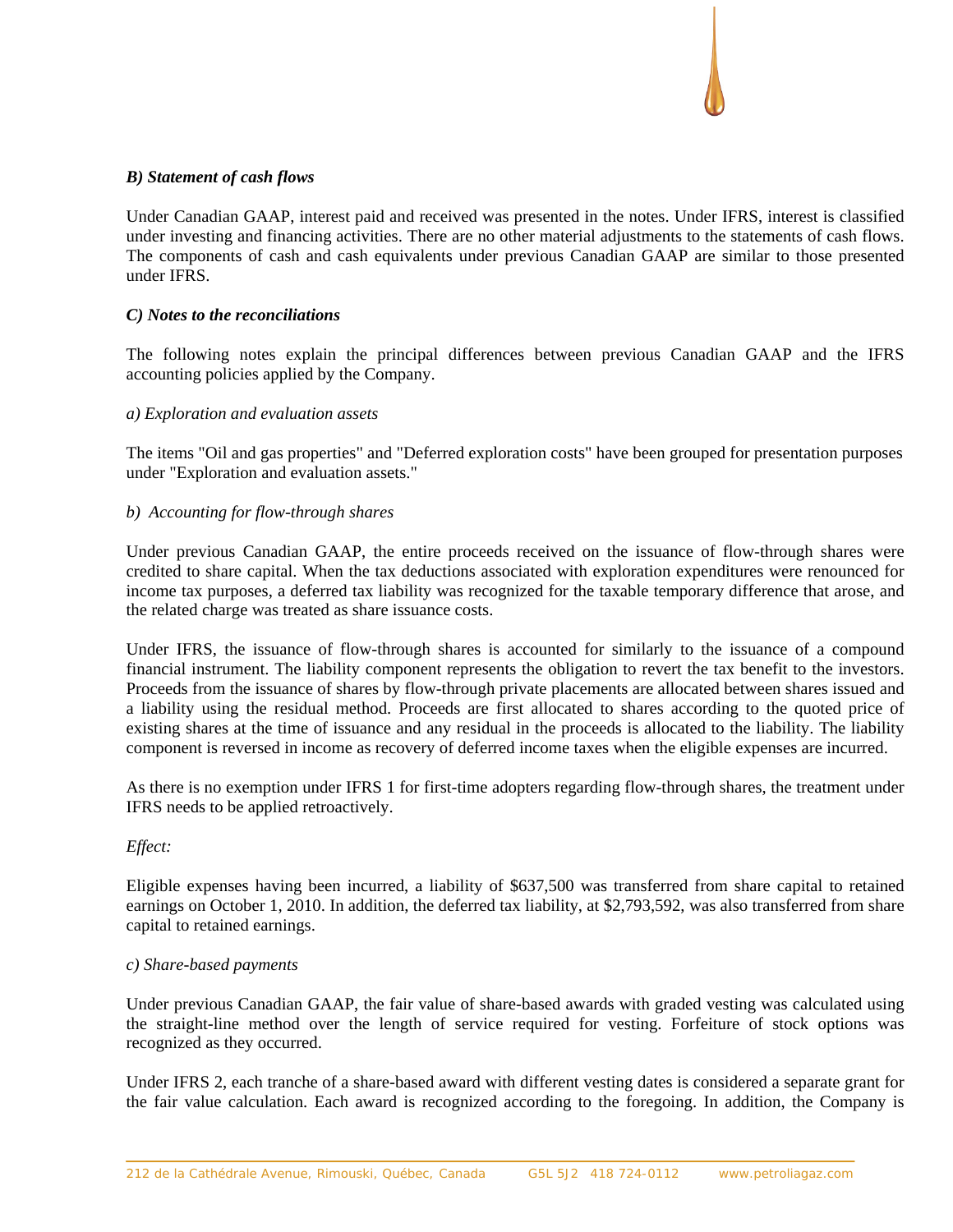

required to estimate the number of forfeitures, which is reviewed if subsequent information indicates that the actual number of share-based payments is probably different from the estimated number.

The Company decided not to retroactively apply the IFRS 2 standard, "Share-based payment" to stock options granted before November 7, 2002 or to options granted after November 7, 2002, which vested before the date of transition.

# *Effect:*

There was no effect at October 1, 2010.

On March 31, 2011, an increase of \$4,650 in share-based compensation was recorded in income for the period.

# *d) Presentation differences*

Certain presentation differences between the accounting practices in effect before the changeover and IFRS have no effect on the income presented or on equity, specifically regarding contributed surplus - expired stock options.

As the following tables show, some items are described differently in IFRS (renamed) compared to the previous GAAP terms. These presentation differences have no effect on the comprehensive income presented or on shareholders' equity.

# *e) Change in rates used to calculate deferred income taxes*

Under previous Canadian GAAP, an entity had to show in income the changes previously brought to tax rates and tax laws for amounts previously recognized in other items of comprehensive income or equity.

IFRS requires that certain items be directly recognized in equity, notably a change in the tax rate or other tax rule that affects a deferred tax asset or liability related to an item that was previously recognized in equity.

# *Effect:*

On October 1, 2010, the amount of \$28,315 was transferred from retained earnings to share capital.

# **10.9 Risk factors**

# **Oil and gas exploration risks**

The Company's activities consist in acquiring and exploring oil and gas properties in the hopes of finding economically feasible deposits. The Company's properties are currently at the exploration stage and contain no known commercially viable deposits. As such, it is unlikely that the Company will realize any short- or mediumterm profits. Any future profitability for the Company will depend on the discovery of an economically viable oil or gas deposit, and even if one were discovered, there is no guarantee that its operation would be profitable.

### **Environmental regulations and requirements**

The Company's activities require obtaining permits from various government authorities, and are governed by laws and regulations concerning exploration, development, exploitation, production, exports, income tax, labour standards and occupational safety, as well as the environment and other issues. Nothing allows us to plan with certainty the impact these laws and regulations and their amendments will have on the Company's operations.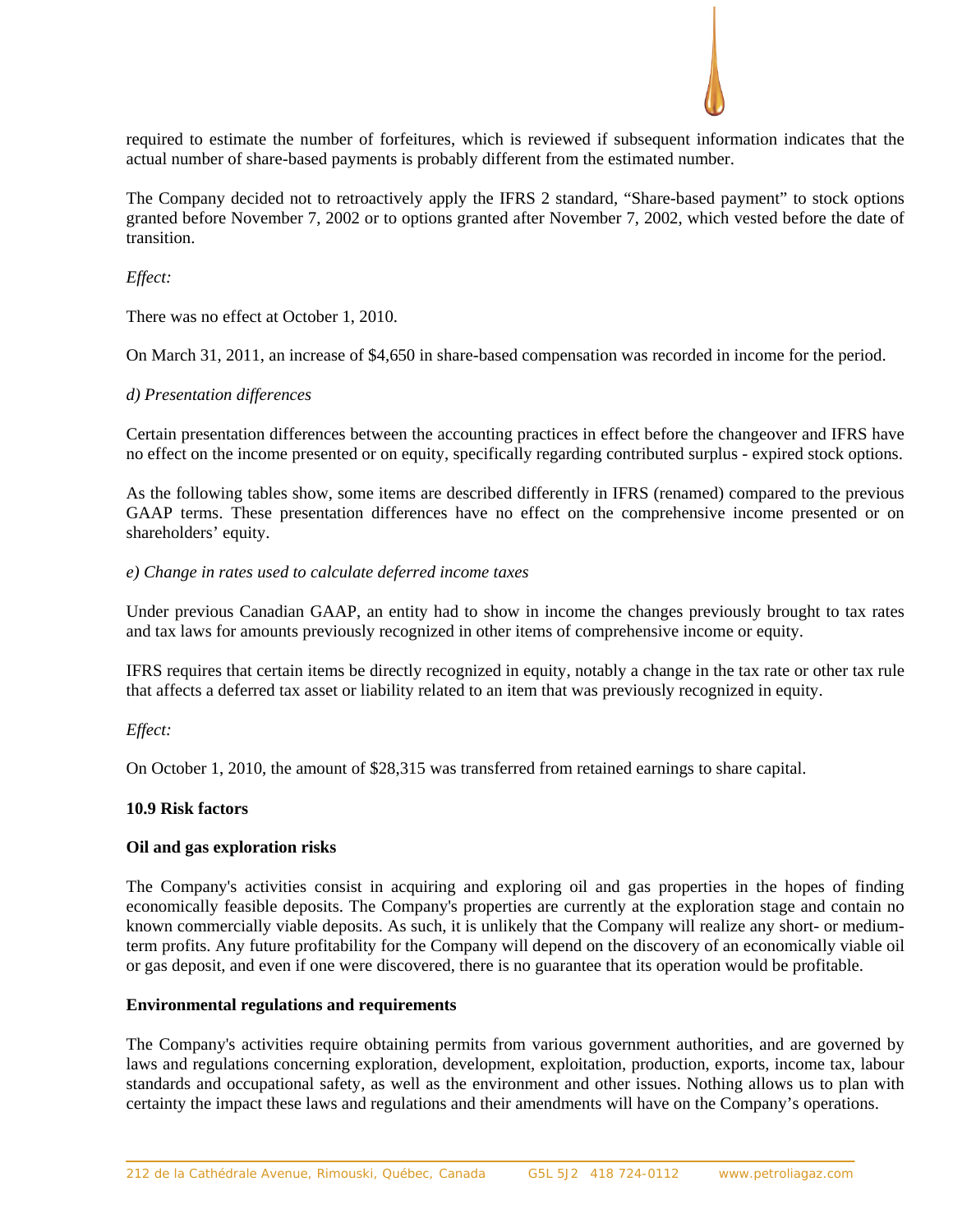

Supplemental costs and delays may stem from the need to comply with legislation. If the Company cannot obtain or renew the necessary permits or approvals, it could be forced to scale down or cease its exploration or development activities.

#### **Capital needs**

The exploration, development, processing and exploitation of Company properties will require considerable additional financing. The only sources of financing available to the Company are loans and the issue of additional capital shares. There is no guarantee that this financing would be available to the Company or that it would be available under favourable conditions or sufficient to meet its needs, all of which could have a negative impact on the Company's business and financial situation. If it were unable to obtain sufficient funding, the Company may have to delay or indefinitely postpone, exploration, development or production work on one or all of its properties and it may ultimately lose its interest in a given property.

#### **Commodity prices**

A decrease in oil and gases prices could have a materially adverse effect on the price of the Company's shares, on its financial results and on its oil and gas exploration, development and exploitation activities.

#### **Insurance**

The Company's activities are subject to certain risks and dangers, including difficult environmental conditions, industrial accidents, labour conflicts, unexpected or unpredictable geological conditions, land or talus slides, rock slides, and natural phenomena such as adverse weather conditions, flooding and earthquakes. These events could cause injuries or death, environmental or other damage to Company property or production facilities, or property belonging to other companies, operating delays, financial losses and possible legal liability.

### **Going concern**

The Company's future depends on its ability to finance its activities and develop its assets. Failure to secure sufficient funding could mean the Company may not be able to continue its activities, realize its assets and settle its liabilities in the normal course of business in the foreseeable future.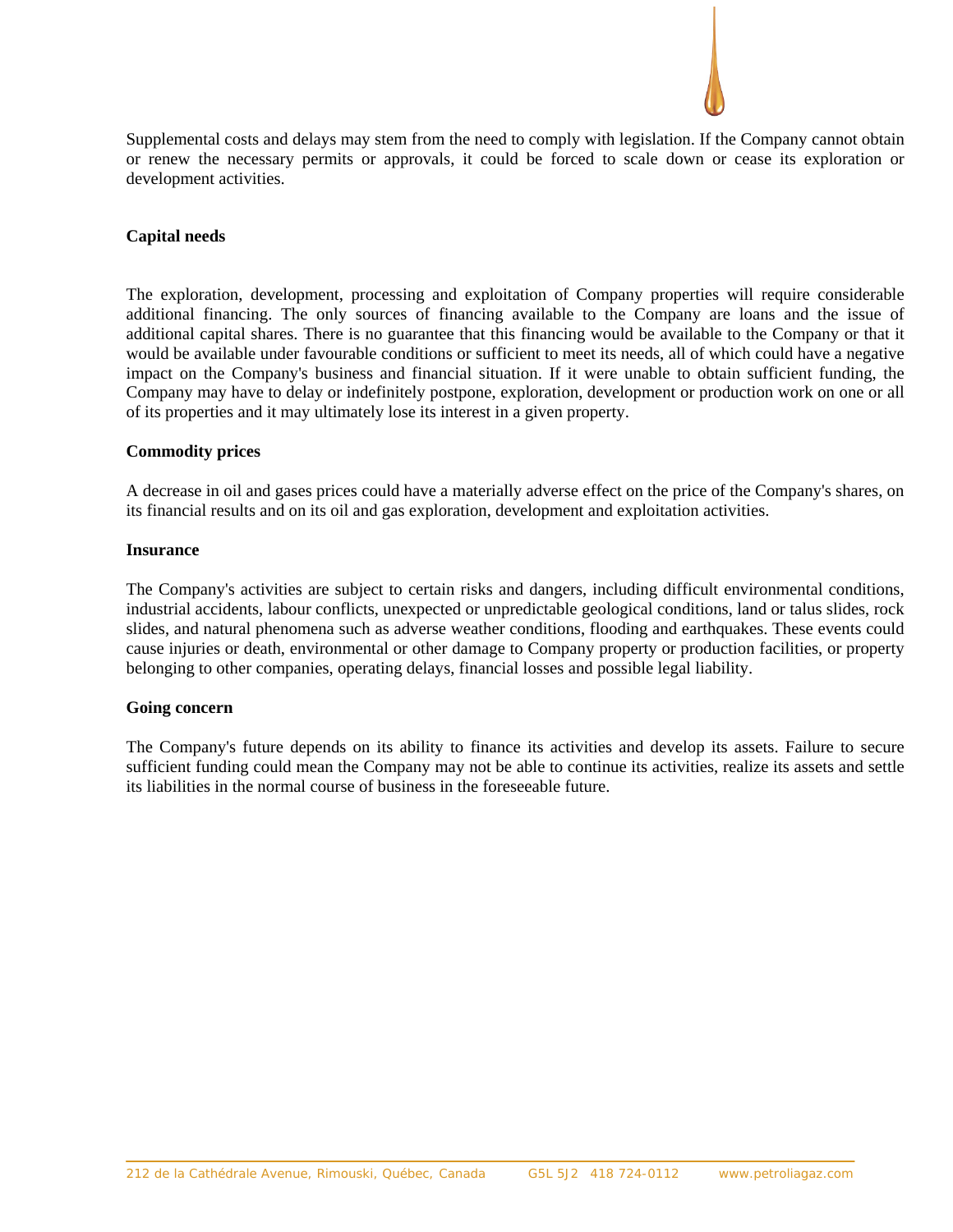#### **10.10 Judgments, estimates and assumptions**

The preparation of financial statements requires management to make estimates, assumptions and judgments about the accounting and evaluation of assets, liabilities, revenues and expenditures.

The actual results are likely to differ from the estimates, assumptions and judgments made by management, and will seldom equal the estimated results. The significant areas of estimation uncertainty to be considered by the Company's management in preparing the financial statements are described below.

### **Depreciation of exploration and evaluation assets**

Judgment is required to determine impairment loss or reversal indicators, as well as to establish the recoverable amount in the event a depreciation test is needed. If there is an indicator of an impairment loss or reversal of an asset or a cash-generating unit, the recoverable amount is estimated and the impairment loss or reversal is reported insofar as the accounting amount of the asset exceeds its recoverable amount. The recoverable amount of an asset is defined as the higher of an asset's fair value less costs to sell and its value in use.

For each property, management determines that the facts and circumstances could indicate an impairment loss or reversal. The facts and circumstances that it considers include, but are not limited to the following:

(a) The period during which the entity has the right to explore a specific area has expired or will expire in the near future, and is not expected to be renewed;

(b) Significant exploration and evaluation expenses for oil resources in the specific area are neither planned nor scheduled in the budget;

(c) Exploration and evaluation of oil resources in the specific area did not lead to the discovery of commercially viable volumes of oil resources and the entity decided to cease activities in the specific area;

(d) Sufficient data exist to indicate that, although development in the specific area is likely to continue, the accounting amount of the exploration and evaluation assets will probably not be entirely recovered following successful development or a sale. When an indicator of an impairment loss or reversal is determined to exist, management must evaluate the recoverable amount of the asset or the cash-generating unit; to do so, it must make assumptions related to future events and circumstances.

These assumptions are based on the Company's exploration and evaluation program, which specifically considers whether the results of exploration work justify additional investments, the Company's interests in oil and gas rights have been confirmed, the Company has the capacity to obtain the necessary financing to develop and produce resources in a profitable manner, and whether the disposal of properties will be made at an amount greater than the carrying value. Actual results may differ and give rise to material adjustments in the Company's assets during the following fiscal year.

No impairment loss or recovery was recorded for the periods in question.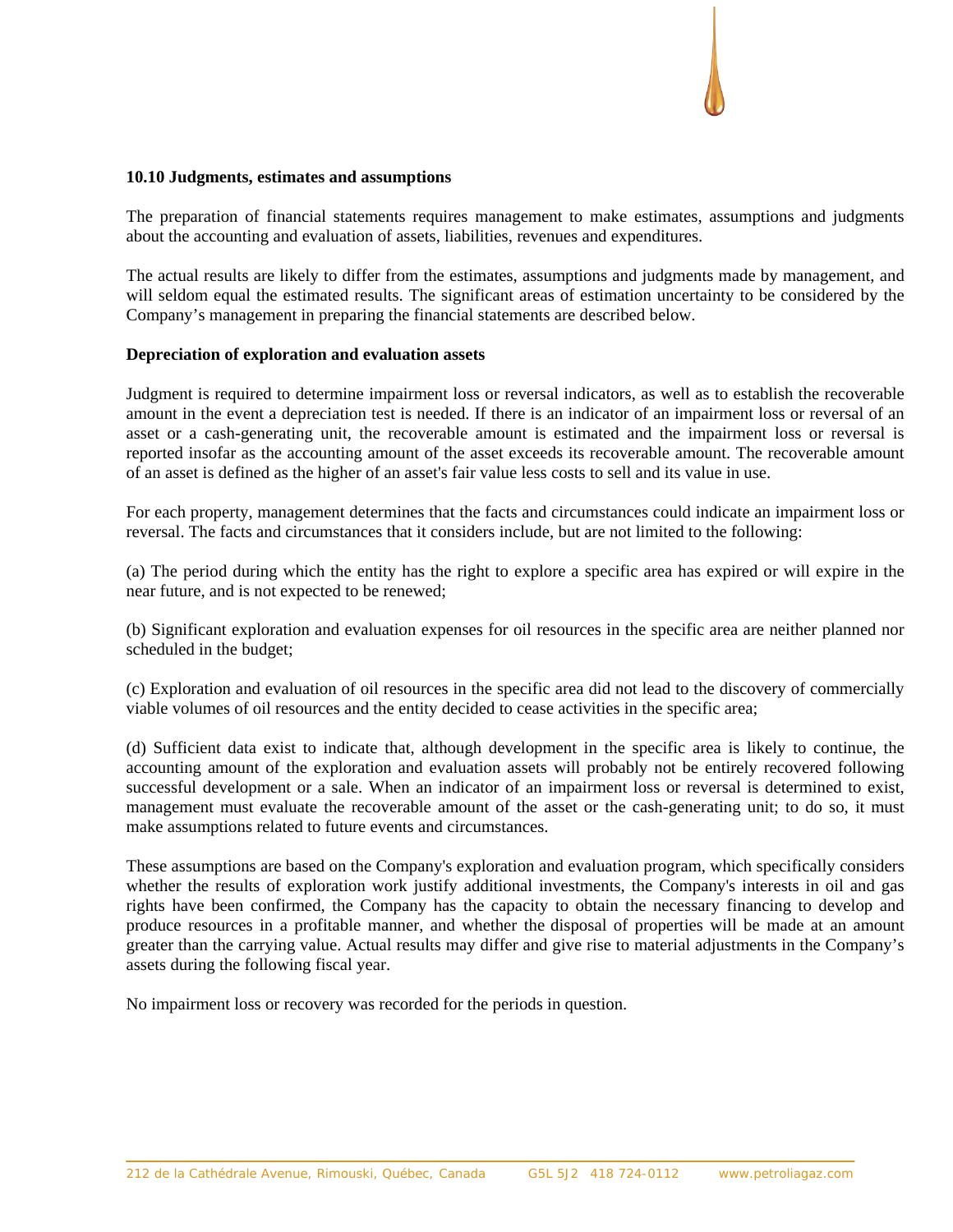# **Deferred tax**

Judgment is required to evaluate the probability of a future taxable benefit. A deferred tax asset is recognized to the extent that it is probable that taxable profits will be available against which the deductible temporary differences and the deferred unused tax credits and unused tax losses can be utilized.

### **Going concern**

Judgment is required to evaluate the Company's ability to implement its strategy by financing its future working capital needs. More information on the Company as a going concern is presented in Note 3.

### **Share-based payments**

The estimation of share-based payment and stock purchase warrant cost requires the selection of an appropriate valuation model and consideration as to the inputs necessary for the selected model. The Company has made estimates as to the volatility of its own shares, the probable life of options and the time of exercise of those options. The Company uses the Black-Scholes model.

# **Provisions and contingent liabilities**

Judgments are made as to whether a past event has led to a liability that should be recognized in the financial statements or disclosed as a contingent liability. Quantifying these liabilities requires exercising judgment and making estimates. These judgments are based on a number of factors including the nature of the claims or dispute, the legal process and potential amount payable, legal advice received, past experience and the probability of a loss being realized. Several of these factors are sources of estimation uncertainty.

### **Technical feasibility and commercial viability of exploration and evaluation assets**

The decision regarding the technical feasibility and commercial viability of exploration and evaluation assets involves making a certain number of assumptions, such as the estimated reserves, forecast commodity price, expected production volumes and discount rates, which are all subject to material changes in the future. The Company has determined that no property has yet reached the technical feasibility and commercial viability stage.

# **10.11 Internal controls**

Given that the Company is an emerging issuer, the officers do not have to provide certification concerning disclosure controls and procedures and internal control over financial reporting as defined in Regulation 52-109.

The issuer's certifying officers are responsible for ensuring that processes are in place to provide them with sufficient knowledge to support the representations in the certificates, more specifically, that the documents filed on SEDAR are reliable. The officers will ensure that once the convergence process is completed, they will still be able to sign their certification.

### **10.12 Other information**

a) Supplemental documents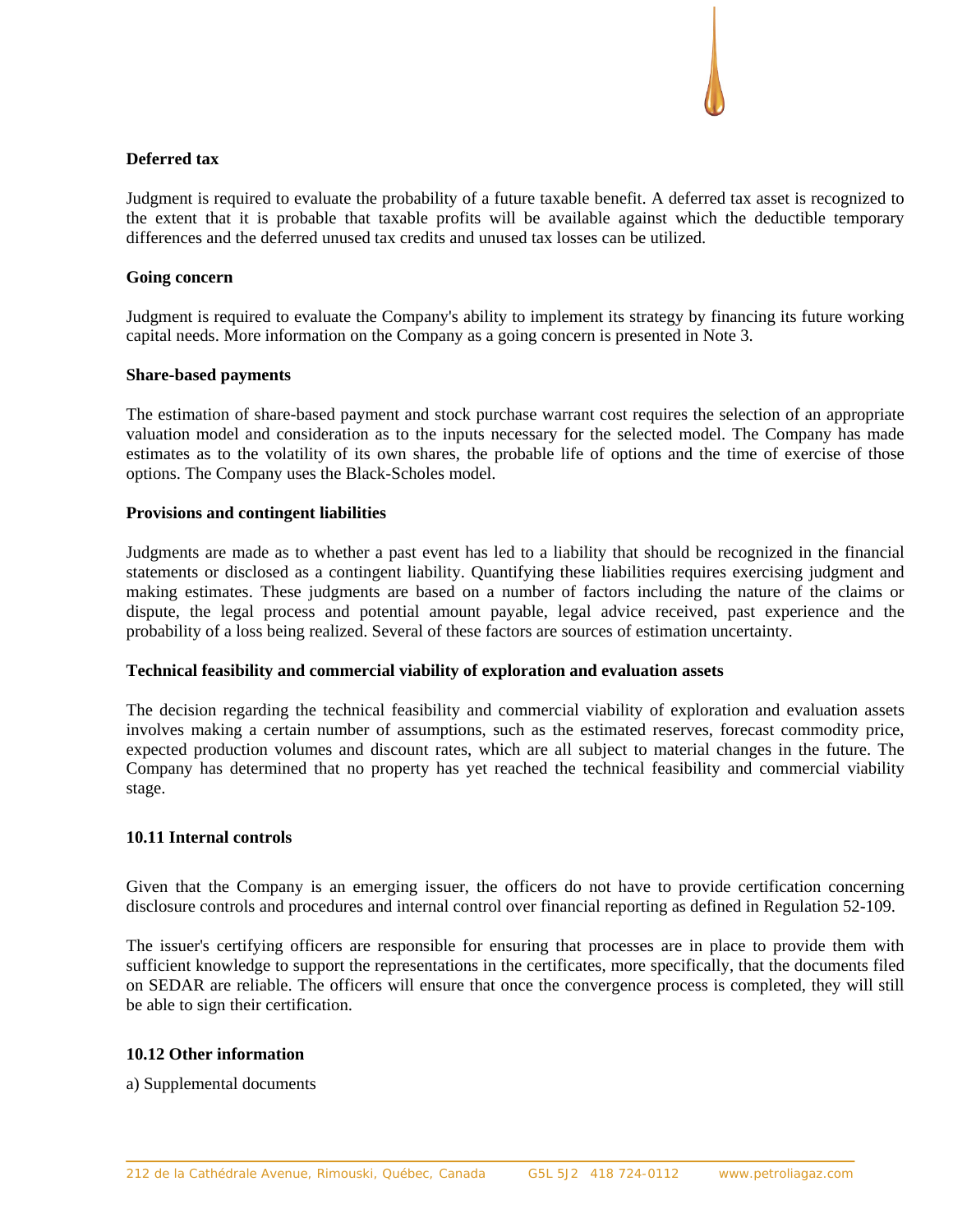Certain supplemental documents, including prior management reports and press releases, are available online at **www.sedar.com** in the documents section or on Pétrolia's Web site at **www.petroliagaz.com.**

# b) Regulation 51-102 Section 5.2

Deferred exploration expenses for the quarter ended March 31, 2011 are as follows:

|                                 | Geology | <b>Geophysics</b>        | <b>Drilling</b>          | Analysis                 | Completion               | General<br>expenses      | Fracturing                   | <b>Options</b> | Provision                | <b>Site</b><br>maintenan<br>ce | <b>Total</b> |
|---------------------------------|---------|--------------------------|--------------------------|--------------------------|--------------------------|--------------------------|------------------------------|----------------|--------------------------|--------------------------------|--------------|
|                                 | \$      | \$                       | \$                       | \$                       | \$                       | \$                       | \$                           | \$             | \$                       | Φ                              | \$           |
| Anticosti                       | 15,757  | 13,100                   |                          | 52,090                   | $\overline{\phantom{a}}$ | 1,600                    | $\overline{\phantom{a}}$     | 12,543         | $\overline{\phantom{a}}$ | $\overline{\phantom{0}}$       | 95,090       |
| Gastonguay                      |         | $\overline{\phantom{0}}$ |                          |                          |                          |                          | $\overline{\phantom{0}}$     | 14             |                          |                                | 14           |
| Gaspésia<br>Marcel-<br>Tremblay | 2,499   | 7,345                    |                          |                          |                          |                          | $\qquad \qquad \blacksquare$ | 1,798          |                          | $\overline{\phantom{a}}$       | 11,642       |
| Edgar                           |         |                          |                          |                          |                          |                          |                              | 607            |                          |                                | 607          |
| Gaspé                           | 30,008  | 18,907                   | 3,935                    | 1,185                    | $\overline{\phantom{a}}$ | 14,658                   | $\overline{\phantom{a}}$     | 2,248          | $\overline{\phantom{a}}$ | $\overline{\phantom{0}}$       | 70,941       |
| Bourque                         | 1,509   | $\overline{\phantom{a}}$ | 43,997                   | 1,260                    |                          | $\overline{\phantom{a}}$ | $\overline{\phantom{a}}$     | 1,075          | ۳                        | $\overline{\phantom{a}}$       | 47,841       |
| Haldimand                       | 263,111 | 20,311                   | 82,221                   | 2,520                    | $\overline{\phantom{a}}$ | 18,731                   | 179,858                      | 21,957         | $\overline{\phantom{a}}$ | 34,261                         | 622,970      |
| Tar Point                       | 6,142   | $\overline{\phantom{a}}$ | $\overline{\phantom{0}}$ | $\overline{\phantom{a}}$ | $\overline{\phantom{a}}$ | 728                      | 44,209                       | 3,105          | $\overline{\phantom{a}}$ | $\overline{\phantom{0}}$       | 54,184       |
| Dalhousie                       | 1,255   | 780                      | $\overline{\phantom{0}}$ |                          | $\overline{\phantom{a}}$ | 2,760                    | $\qquad \qquad$              | 385            | $\overline{a}$           | $\overline{\phantom{0}}$       | 5,180        |
|                                 | 320,281 | 60,443                   | 130,153                  | 57,055                   |                          | 38,477                   | 224,067                      | 43,733         |                          | 34,261                         | 908,470      |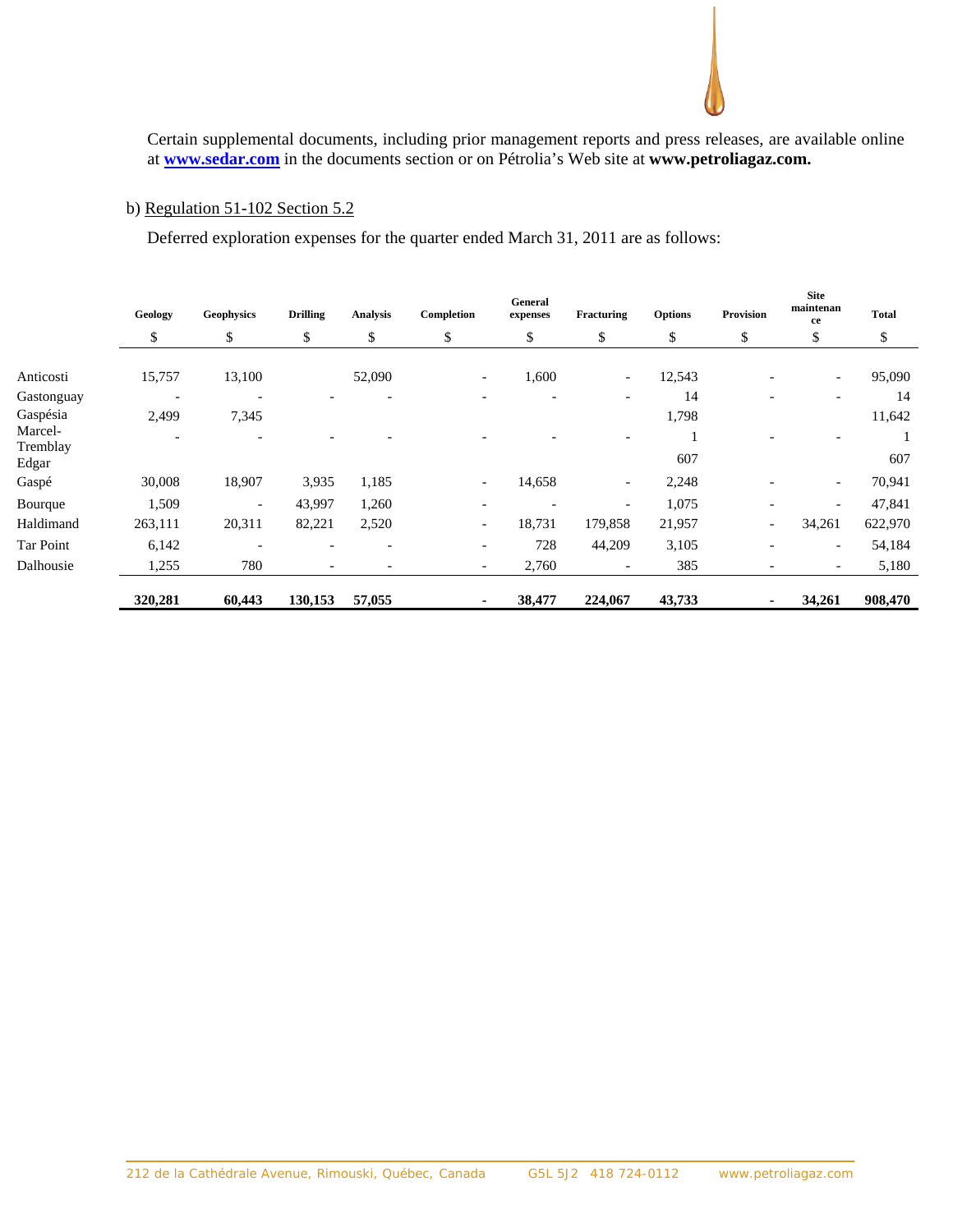**Site** 

|                 | Geology                  | <b>Geophysics</b> | <b>Drilling</b>          | <b>Analysis</b>          | Completion               | General<br>expenses      | <b>Stimulation</b>       | <b>Options</b>           | Provision | $\mathbf{u}$<br>maintenan<br>ce/Test<br>Productio<br>n | <b>Total</b> |
|-----------------|--------------------------|-------------------|--------------------------|--------------------------|--------------------------|--------------------------|--------------------------|--------------------------|-----------|--------------------------------------------------------|--------------|
|                 | \$                       | \$                | \$                       | \$                       | \$                       | \$                       | \$                       | \$                       | \$        | \$                                                     | \$           |
| Anticosti       | 63,355                   | 7,590             | 525,497                  | 473                      | 105                      | 1,260                    | ٠                        |                          |           | $\sim$                                                 | 598,280      |
| Gastonguay      |                          |                   |                          |                          | $\overline{\phantom{a}}$ |                          |                          |                          |           |                                                        |              |
| Gaspésia        | 17,740                   |                   |                          |                          |                          | 575                      |                          |                          |           |                                                        | 18,315       |
| Marcel-Tremblay | $\overline{\phantom{a}}$ |                   |                          |                          | $\overline{\phantom{a}}$ |                          |                          |                          |           |                                                        |              |
| Edgar           | 75                       |                   | ٠                        | $\overline{\phantom{a}}$ | $\overline{\phantom{a}}$ | 275                      | ٠                        |                          |           | $\sim$                                                 | 350          |
| Gaspé           | 7,345                    | 5,562             |                          | ٠                        | 958                      | 6,485                    | 34,225                   | (4,996)                  | (1,906)   | $\sim$                                                 | 47,672       |
| Bourque         | 2,595                    | 73                | 261                      | $\overline{\phantom{a}}$ |                          |                          | $\overline{\phantom{a}}$ |                          | ٠         | $\sim$                                                 | 2,929        |
| Haldimand       | 16,592                   | 116,174           | 6,743                    | 555                      | 1,915                    | 9,932                    | 48                       | $\overline{\phantom{a}}$ | $\sim$    | 72,902                                                 | 224,861      |
| Tar Point       | $\overline{\phantom{a}}$ | 3,544             | $\overline{\phantom{a}}$ | $\sim$                   | 958                      | $\overline{\phantom{a}}$ | 29,161                   | ٠                        | 27,000    | 11,133                                                 | 71,796       |
| Dalhousie       | 225                      | 2,365             |                          |                          | $\overline{\phantom{a}}$ | 3,920                    | ٠                        |                          |           |                                                        | 6,510        |
|                 | 107,927                  | 135,308           | 532,501                  | 1,028                    | 3,936                    | 22,447                   | 63,433                   | (4,996)                  | 25,094    | 84,035                                                 | 970,713      |

# Deferred exploration expenses for the quarter ended March 31, 2011 are as follows:

c) Regulation 51-102 Section 5.3

### *Information on shares issued and stock options as at May 11, 2012:*

Common shares**:** 55,041,698 shares have been issued and are outstanding.

Stock options outstanding: The stock options granted to directors, members of senior management, employees, and service providers are as follows:

- 21,250 options exercisable at a price of \$0.74 per share until May 21, 2012;
- 437,500 options exercisable at a price of \$0.40 per share until June 21, 2012;
- 400,000 options exercisable at a price of \$0.60 per share until February 12, 2013;
- 327,500 options exercisable at a price of \$1.25 per share until July 7, 2013;
- 120,000 options exercisable at a price of \$0.74 per share until May 21, 2014;
- 270,000 options exercisable at a price of \$0.89 per share until February 25, 2015;
- 672,500 options exercisable at a price of \$0.50 per share until December 8, 2015;
- 75,000 options exercisable at a price of \$1.31 per share until February 25, 2016;
- 500,000 options exercisable at a price of \$1.69 per share until May 18, 2016;
- 1,266,000 options exercisable at a price of \$1.52 per share until December 4, 2016.
- 75,000 options exercisable at a price of \$1.51 per share until February 22, 2017.